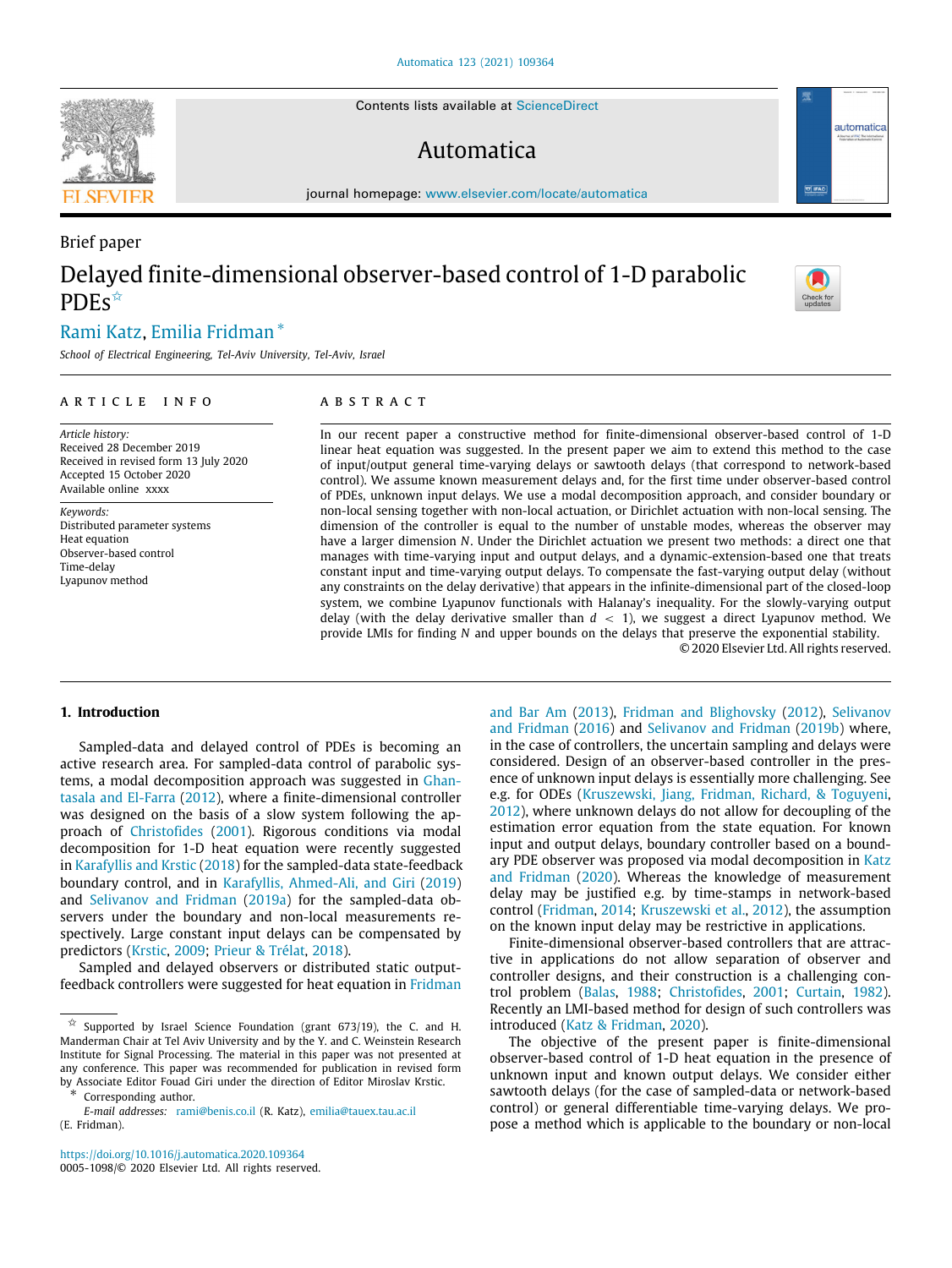sensing with non-local actuation, or to the Dirichlet actuation with non-local sensing. We use a modal decomposition approach. The dimension of the controller is equal to the number of unstable modes, whereas the observer may have a larger dimension *N*. For the boundary actuation we present two methods: a direct one that manages with fast-varying (without any constraints on the delay derivative) input delay and slowly-varying (with the delay derivative smaller than  $d < 1$ ) output delay, and a dynamicextension-based one that treats constant input and fast-varying output delays.

In the stability analysis, the main challenge is due to output delay that appears, for the first time, in the infinite-dimensional tail of the closed-loop system. This is different from the studied till now cases of delayed state-feedback or PDE observer-based controller, where the delay appears in the finite-dimensional states only, and may be treated by known methods for ODEs with delays. For fast-varying output delay, we suggest to combine Lyapunov functionals with Halanay's inequality (as introduced in [Fridman & Blighovsky](#page-8-10), [2012](#page-8-10)). For the slowly-varying output delay, we present a direct Lyapunov–Krasovskii method. We provide LMIs for finding as small as possible *N*, and as large as possible delays as well as the resulting exponential decay rate. We prove that the LMIs are always feasible for large enough *N* and small enough delays.

Let *L* 2 (0, 1) be the Hilbert space of square integrable functions  $f : [0, 1] \rightarrow \mathbb{R}$  with the inner product  $\langle f, g \rangle := \int_0^1 f(x)g(x)dx$ and induced norm  $||f||^2 := \langle f, f \rangle$ .  $H^1(0, 1)$  and  $H^2(0, 1)$  denote the corresponding Sobolev spaces. The norm on  $\mathbb{R}^n$  is denoted by  $|\cdot|$ . whereas for  $A \in \mathbb{R}^{n \times n}$  the induced norm is denoted by  $|\cdot|_2$ . For  $P \in \mathbb{R}^{n \times n}$ , the notation  $P > 0$  ( $P < 0$ ) means that  $P$ is symmetric and positive definite (negative definite). The subdiagonal elements of a symmetric matrix are denoted by ∗. For  $U \in \mathbb{R}^{n \times n}$ ,  $U > 0$  and  $x \in \mathbb{R}^n$  we denote  $|x|_U^2 := x^T Ux$ .

# **2. Mathematical preliminaries**

**Lemma 2.1** (*Halanay's Inequality, p.138 of [Fridman](#page-8-15), [2014](#page-8-15)*)**.** *Let* 0 <  $\delta_1 < \delta_0$  and let V :  $[-\tau_M, \infty) \longrightarrow [0, \infty)$  be an absolutely *continuous function that satisfies*

$$
\mathcal{H}_{\tau} := \dot{V}(t) + 2\delta_0 V(t) - 2\delta_1 \sup_{-\tau_M \leq \theta \leq 0} V(t + \theta) \leq 0, \quad t \geq 0. \quad (2.1)
$$

*Then*

$$
V(t) \le e^{-2\delta_{\tau}t} \sup_{-\tau_M \le \theta \le 0} V(\theta), \quad t \ge 0,
$$
\n(2.2)

*where*  $\delta_{\tau} > 0$  *is a unique positive solution of* 

$$
\delta_{\tau} = \delta_0 - \delta_1 \exp(2\delta_{\tau} \tau_M). \tag{2.3}
$$

Recall that the regular Sturm–Liouville eigenvalue problem

$$
\phi'' + \lambda \phi = 0, \quad x \in [0, 1], \quad \phi'(0) = \phi(1) = 0,\tag{2.4}
$$

induces a sequence of eigenvalues  $\lambda_n = (n - \frac{1}{2})^2 \pi^2$ ,  $n \ge 1$  with corresponding eigenfunctions  $\phi_n(x) = \sqrt{2} \cos(\sqrt{\lambda_n} x)$ ,  $n \ge 1$ . Moreover, the  $\{\phi_n\}_{n=1}^{\infty}$  are a complete orthonormal system in  $L^2(0, 1)$ .

<span id="page-1-8"></span>**Lemma 2.2** (*[Katz & Fridman](#page-8-14), [2020](#page-8-14)*)**.** *Let h* ∈ *L* 2 (0, 1) *be a function*  $\int \int_0^L$   $\int \int_0^L$   $\int \int_{n=1}^{\infty} h_n \phi_n$ . Then,  $h \in H^1(0, 1)$ ,  $h(1) = 0$  *iff*  $\sum_{n=1}^{\infty} \lambda_n h_n^2 < \infty$ . Moreover,  $||h'||^2 = \sum_{n=1}^{\infty} \lambda_n h_n^2$ .

Given  $N \in \mathbb{N}$  and  $h \in L^2(0, 1)$  with  $h \stackrel{L^2}{=} \sum_{n=1}^{\infty} h_n \phi_n$  we will use the following notation:

$$
||h||_N^2 := ||h||^2 - \sum_{n=1}^N h_n^2 = \sum_{n=N+1}^\infty h_n^2.
$$
 (2.5)



<span id="page-1-7"></span><span id="page-1-0"></span>**Fig. 1.** Network-based control.

# <span id="page-1-1"></span>**3. Delayed non-local measurement and actuation**

<span id="page-1-9"></span>Consider the reaction–diffusion system

$$
z_t(x, t) = z_{xx}(x, t) + qz(x, t) + b(x)u(t - \tau_u(t)), \quad t \ge 0,
$$
  
\n
$$
z_x(0, t) = 0, \quad z(1, t) = 0,
$$
\n(3.1)

with  $b \in L^2(0, 1)$ .  $z(x, t) \in \mathbb{R}$  is the state,  $u(t) \in \mathbb{R}$  is the control input,  $q \in \mathbb{R}$  is the reaction coefficient and  $\tau_u(t)$  is an unknown input delay. We assume delayed non-local measurement

$$
y(t) = \int_0^1 c(x)z(x, t - \tau_y(t))dx, \quad t - \tau_y(t) \ge 0,
$$
  
\n
$$
y(t) = 0, \quad t - \tau_y(t) < 0,
$$
\n(3.2)

where  $z_0(x)$  is the initial condition,  $\tau_v(t)$  is a known measurement delay and  $c \in L^2(0, 1)$ . We treat two classes of input and output delays: continuously differentiable delays and sawtooth delays, which correspond to network-based control. We assume that τ*<sup>y</sup>* is known, while  $\tau_u$  is not known and both delays are upperbounded:  $\tau_u(t) \leq \tau_M$ ,  $\tau_v(t) \leq \tau_M$  with a common  $\tau_M > 0$  (for simplicity only). As in [Katz and Fridman](#page-8-14) ([2020\)](#page-8-14), our results can be easily extended to a more general Sturm–Liouville operator *d*  $\frac{d}{dx}$  (*p*(*x*)*z*<sub>*x*</sub>(*x*, *t*)) + *q*(*x*) on the right-hand side of [\(3.1\)](#page-1-0).

<span id="page-1-6"></span><span id="page-1-5"></span>For the case of continuously differentiable delays, we assume that  $\tau_u$  and  $\tau_v$  are lower bounded by  $\tau_m > 0$ . This assumption is employed for well-posedness only. Following [Liu and Fridman](#page-8-18) ([2014\)](#page-8-18), we assume there exists a unique  $t_* \in [\tau_m, \tau_M]$  such that  $t - \tau(t)$  < 0 if  $t < t_*$  and  $t - \tau(t) \ge 0$  if  $t \ge t_*$  for  $\tau(t) \in {\tau_u(t), \tau_y(t)}$ . For the case of sawtooth delays,  $\tau_y$  and  $\tau_u$  are induced by two networks: from sensor to controller and from controller to actuator, respectively (see [Fig.](#page-1-1) [1\)](#page-1-1). For the first network, denote the sampling instances on the sensor side by *s*<sub>*k*</sub>, where  $0 = s_0 < s_1 < ...$ ,  $\lim_{k \to \infty} s_k = \infty$ . Let  $\rho_k, k \ge 0$ be the transmission delays between the sensor and controller. For simplicity of notation, we assume  $\rho_0 = 0$ . By using the time-delay approach to networked-control systems (see Section 7.5 of [Fridman,](#page-8-15) [2014;](#page-8-15) [Katz, Fridman, & Selivanov,](#page-8-19) [2020\)](#page-8-19), the measurement delay is presented as

<span id="page-1-3"></span><span id="page-1-2"></span>
$$
\tau_y(t) = t - s_k, \quad t \in [s_k + \rho_k, s_{k+1} + \rho_{k+1}).
$$

Furthermore, we assume that  $s_{k+1} - s_k \leq MATI$ ,  $k = 0, 1, \ldots$ , where MATI is the maximum allowable transmission interval. Similarly,  $\rho_k \leq MAD$ ,  $k = 0, 1, \ldots$ , where MAD is the maximum allowable delay. We assume that the sampling instances and sampling delays  $\{\rho_k\}_{k=1}^{\infty}$  are known. This assumption is valid e.g. when the measurement is sent together with a time-stamp. For the second network, denote the sampling instances on the controller side by  $t_k$ ,  $k = 0, 1, \ldots$ , where  $0 = t_0 < t_1 < \ldots$ , lim<sub>*k*→∞</sub>  $t_k$  = ∞. Let  $\mu_k$ ,  $k$  = 0, 1, ... be the transmission delays between controller and actuator. We assume that  $\mu_0 = 0$ . The input delay is modeled as

<span id="page-1-4"></span>
$$
\tau_u(t) = t - t_k, \quad t \in [t_k + \mu_k, t_{k+1} + \mu_{k+1}).
$$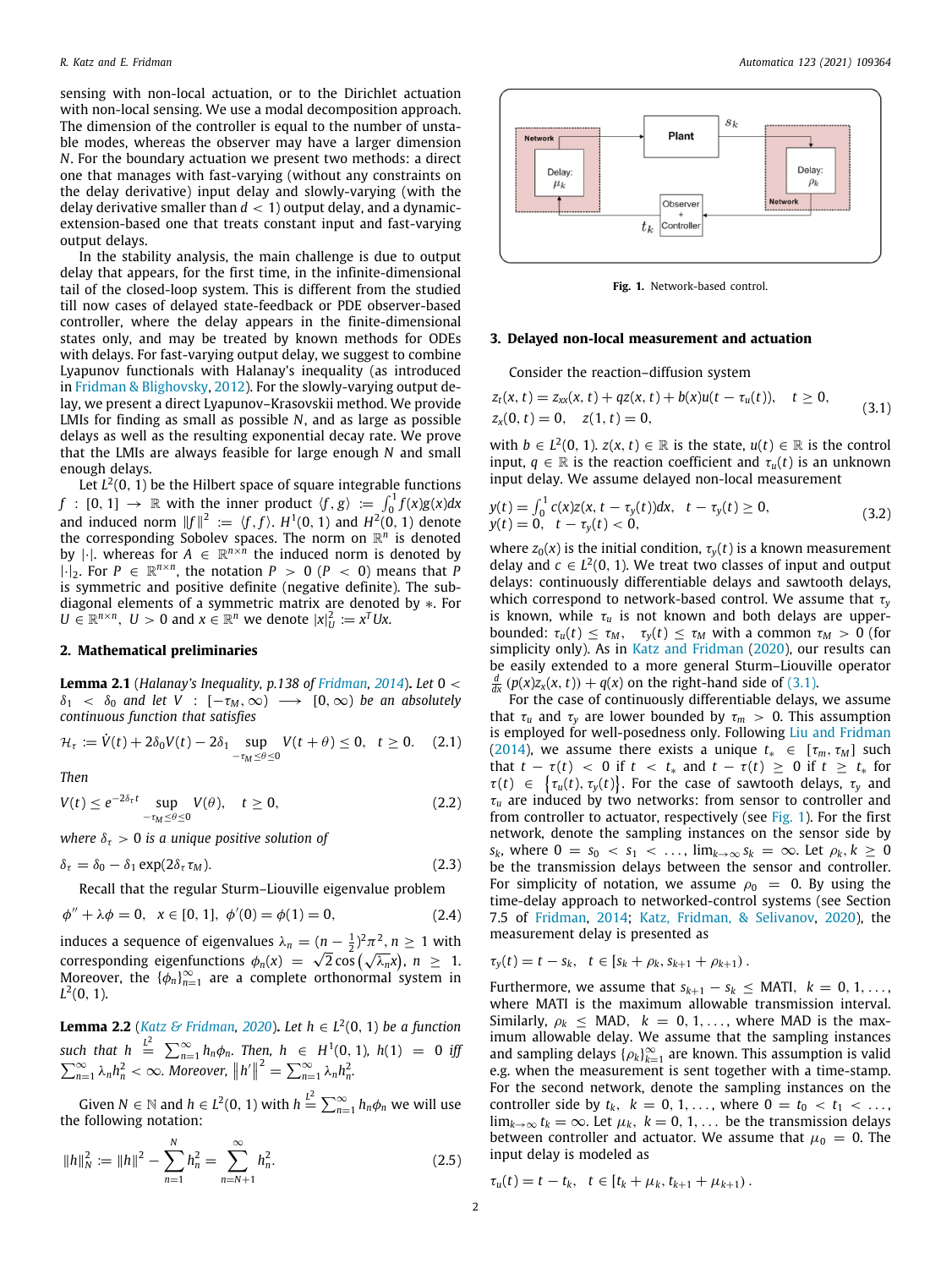We assume  $t_{k+1} - t_k$  ≤ MATI,  $k = 0, 1, ...$  and  $μ_k$  ≤ MAD,  $k = 1, 2, \ldots$ . Therefore,  $\tau_u(t)$  and  $\tau_v(t)$  are upper-bounded by  $\tau_M$  = MATI + MAD. The input delays  $\mu_k$ ,  $k = 1, 2, \ldots$  are assumed to be unknown, differently from [Katz et al.](#page-8-19) [\(2020\)](#page-8-19). We allow the transmission delays to be larger than the corresponding sampling intervals provided that the updating sequences remain increasing.

We present the solution to  $(3.1)$  $(3.1)$  $(3.1)$  as

$$
z(x, t) = \sum_{n=1}^{\infty} z_n(t) \phi_n(x), \ z_n(t) = \langle z(\cdot, t), \phi_n \rangle.
$$
 (3.3)

By differentiating under the integral sign, integrating by parts and using  $(2.4)$  we have

$$
\begin{aligned} \n\dot{z}_n(t) &= (-\lambda_n + q)z_n(t) + b_n u(t - \tau_u(t)), \ t \ge 0 \\ \nz_n(0) &= \langle z_0, \phi_n \rangle =: z_{0,n}, \quad b_n = \langle b, \phi_n \rangle \,. \n\end{aligned} \tag{3.4}
$$

Let  $0 < \delta_1 < \delta_0$ , and let  $0 < \delta_\tau < \delta$ , where  $\delta := \delta_0 - \delta_1$ , be a desired decay rate satisfying [\(2.3\)](#page-1-3). Since  $\lim_{n\to\infty} \lambda_n = \infty$ , there exists some  $N_0 \in \mathbb{N}$  such that

$$
-\lambda_n + q < -\delta, \quad n > N_0. \tag{3.5}
$$

*N*<sup>0</sup> will define the dimension of the controller, whereas  $N \geq N_0$ will be the dimension of the observer. We construct a finitedimensional observer of the form

$$
\hat{z}(x,t) := \sum_{n=1}^{N} \hat{z}_n(t)\phi_n(x),
$$
\n(3.6)

where  $\hat{z}_n(t)$  satisfy the ODEs

$$
\dot{\hat{z}}_n(t) = (-\lambda_n + q)\hat{z}_n(t) + b_n u(t) \n-l_n \left[ \int_0^1 c(x)\hat{z}(x, t - \tau_y(t))dx - y(t) \right], \quad t \ge 0, \n\hat{z}_n(t) = 0, \quad t \le 0, \quad 1 \le n \le N.
$$
\n(3.7)

Note that [\(3.7\)](#page-2-0) includes  $u(t)$  instead of  $u(t - \tau_u(t))$  since  $\tau_u$  is assumed to be unknown. Denote

$$
A_0 = \text{diag} \{-\lambda_1 + q, \ldots, -\lambda_{N_0} + q\}, \ L_0 = [l_1, \ldots, l_{N_0}]^T, \quad (3.8)
$$
  

$$
C_0 = [c_1, \ldots, c_{N_0}], \ c_n = \langle c, \phi_n \rangle, \ n \ge 1.
$$

We assume that

$$
c_n \neq 0, \quad 1 \leq n \leq N_0. \tag{3.9}
$$

Then, the pair  $(A_0, C_0)$  is observable by the Hautus lemma. We choose  $l_1, \ldots, l_{N_0}$  such that  $L_0$  satisfies the following Lyapunov inequality:

$$
P_o(A_0 - L_0 C_0) + (A_0 - L_0 C_0)^T P_o < -2\delta P_o,\tag{3.10}
$$

where  $0 < P_o \in \mathbb{R}^{N_0 \times N_0}$  and  $l_n = 0$ ,  $n > N_0$ . Similarly, we assume

 $b_n \neq 0, \quad 1 \leq n \leq N,$  (3.11)

where  $b_n = \langle b, \phi_n \rangle$ , and denote

$$
B_0 := \begin{bmatrix} b_1 & \dots & b_{N_0} \end{bmatrix}^T. \tag{3.12}
$$

The pair  $(A_0, B_0)$  is controllable. Let  $K_0 \in \mathbb{R}^{1 \times N_0}$  satisfy

$$
P_{\rm c}(A_0 + B_0 K_0) + (A_0 + B_0 K_0)^T P_{\rm c} < -2\delta P_{\rm c},\tag{3.13}
$$

where  $0 < P_{\text{c}} \in \mathbb{R}^{N_0 \times N_0}$ . We propose the control law

$$
u(t) = K_0 \hat{z}^{N_0}(t), \ t \in \mathbb{R},
$$
  
\n
$$
\hat{z}^{N_0}(t) = \text{col} \{\hat{z}_1(t), \dots, \hat{z}_{N_0}(t)\}
$$
\n(3.14)

$$
\hat{z}^{N_0}(t) = \text{col}\left\{\hat{z}_1(t),\ldots,\hat{z}_{N_0}(t)\right\}
$$

which is based on the *N*-dimensional observer [\(3.7\)](#page-2-0). Let

$$
A_1 = \text{diag}\left\{-\lambda_{N_0+1} + q, \dots, -\lambda_N + q\right\},
$$
  
\n
$$
C_1 = \left[c_{N_0+1}, \dots, c_N\right], \ B_1 = \left[b_{N_0+1}, \dots, b_N\right]^T.
$$
\n(3.15)

For well-posedness of the closed-loop system [\(3.1\)](#page-1-0) and [\(3.7\)](#page-2-0), with control input [\(3.14](#page-2-1)), we define an operator

<span id="page-2-15"></span>
$$
\mathcal{A}_1: \mathcal{D}(\mathcal{A}_1) \subseteq L^2(0, 1) \to L^2(0, 1), \quad \mathcal{A}_1 w = -w'',
$$
  
 
$$
\mathcal{D}(\mathcal{A}_1) = \{w \in H^2(0, 1) : w'(0) = w(1) = 0\}.
$$
 (3.16)

<span id="page-2-5"></span>Let  $\mathcal{H} := L^2(0, 1) \times \mathbb{R}^N$  be a Hilbert space with the norm  $\lVert \cdot \rVert^2$   $:=$   $\lVert \cdot \rVert^2$  +  $\lvert \cdot \rvert^2$ . Let  $z_0 \in \mathcal{D}(\mathcal{A}_1)$ . We begin with continuously differentiable delays, and use the step method, i.e. prove the well-posedness iteratively on the intervals  $[0, t_*]$ ,  $[t_*, (s + 1)\tau_m]$ ,  $[(s+1)\tau_m, (s+2)\tau_m], \ldots$ , where  $s \in \mathbb{N}$  satisfies  $s\tau_m \leq t_* < (s+1)\tau_m$ (see Section 1.2 of [Fridman](#page-8-15), [2014\)](#page-8-15). For  $t \in [0, t_*]$ , defining the state  $\xi(t)$  as

$$
\xi(t) = \begin{bmatrix} z(\cdot,t) & \hat{z}^{N,T}(t) \end{bmatrix}^T, \ \hat{z}^N(t) = \begin{bmatrix} \hat{z}_1(t), \ldots, \hat{z}_N(t) \end{bmatrix}^T,
$$

<span id="page-2-7"></span>the closed-loop system can be presented as

<span id="page-2-12"></span><span id="page-2-2"></span>
$$
\frac{d}{dt}\xi(t) + \tilde{\mathcal{A}}\xi(t) = \begin{bmatrix} f_1^{(1)} \\ f_2^{(1)} \end{bmatrix}, \quad \tilde{\mathcal{A}} = \begin{bmatrix} \mathcal{A}_1 & 0 \\ 0 & \mathcal{A}_2 \end{bmatrix},
$$
\n
$$
\mathcal{A}_2 : \mathbb{R}^N \to \mathbb{R}^N, \quad \mathcal{A}_2 y = \begin{bmatrix} -(\mathcal{A}_0 + \mathcal{B}_0 K_0) & 0 \\ -\mathcal{B}_1 K_0 & -\mathcal{A}_1 \end{bmatrix} y,
$$
\n
$$
f_1^{(1)} = qz(\cdot, t), \quad f_2^{(1)} = \text{col}\left\{L_0 \langle c, z_0 \rangle, 0\right\}.
$$
\n
$$
(3.17)
$$

<span id="page-2-6"></span>Since  $-\tilde{A}$  is an infinitesimal generator of an analytic semigroup on *H* and  $f_1^{(1)}$ ,  $f_2^{(1)}$  are continuously differentiable, by Theorems 6.1.2 and 6.1.5 in [Pazy](#page-8-20) [\(1983](#page-8-20)) there exists a unique classical solution

<span id="page-2-3"></span>
$$
\xi \in C([0, t_*]; \mathcal{H}), \quad \xi \in C^1((0, t_*]; \mathcal{H})
$$
\n(3.18)

such that

<span id="page-2-4"></span><span id="page-2-0"></span>
$$
\xi(t) \in \mathcal{D}\left(\tilde{\mathcal{A}}\right) = \mathcal{D}\left(\mathcal{A}_1\right) \times \mathbb{R}^N \quad \forall t \in [0, t_*]. \tag{3.19}
$$

The latter follows from the definition of a classical solution in [Pazy](#page-8-20) [\(1983](#page-8-20)) (see Section 4.1 therein). Next, let  $t \in [t_*, (s +$ 1) $\tau_m$ ]. We present the closed loop system as ([3.17](#page-2-2)), with  $f_1^{(1)}$  and  $f_2^{(1)}$  replaced by

<span id="page-2-16"></span><span id="page-2-8"></span>
$$
f_1^{(2)} = qz(\cdot, t) + b(\cdot)K_0\hat{z}^{N_0}(t - \tau_u(t)),
$$
  
\n
$$
f_2^{(2)} = \begin{bmatrix} L_0 \\ 0 \end{bmatrix} \left[ \langle c, z(\cdot, t - \tau_y(t)) \rangle - [C_0 \ C_1] \hat{z}^N(t - \tau_y(t)) \right].
$$
\n(3.20)

<span id="page-2-13"></span><span id="page-2-11"></span>For  $t \in [t_*, (s+1)\tau_m]$  we have  $t - \tau_y(t) \leq t_*$  and  $t - \tau_u(t) \leq t_*$ . Thus, the delayed terms in  $(3.1)$ ,  $(3.7)$  $(3.7)$  $(3.7)$  may be treated as nonhomogeneous terms in ([3.17\)](#page-2-2). Continuous differentiability of τ*<sup>u</sup>* and  $\tau_y$  together with ([3.18](#page-2-3)) imply that  $f_1^{(2)}$ ,  $f_2^{(2)}$  satisfy the condi-tions of Theorems 6.1.2 and 6.1.5 in [Pazy](#page-8-20) ([1983](#page-8-20)). Since  $\xi(t_*) \in$  $\mathcal{D}(\tilde{\mathcal{A}})$ , there exists a unique classical solution  $\xi$  satisfying [\(3.18\)](#page-2-3) and ([3.19](#page-2-4)) on  $[t_*, (s + 1)\tau_m]$ . Using these arguments step by step on  $[(s+k)\tau_m, (s+k+1)\tau_m]$   $(k=1, 2, ...)$  with initial conditions  $\xi^{(k)}((s+k)\tau_m) \in \mathcal{D}(\tilde{\mathcal{A}})$ , we obtain, for  $z_0 \in \mathcal{D}(\mathcal{A}_1)$ , existence of a unique solution  $\xi \in C([0,\infty),\mathcal{H}) \cap C^1((0,\infty) \setminus J,\mathcal{H})$ , where  $J = \{0, t_*, (s + j)\tau_m\}_{j=1}^{\infty}$ , such that  $\xi(t) \in \mathcal{D}(\mathcal{A}_1) \times \mathbb{R}^N$  for all  $t \geq 0$ .

<span id="page-2-10"></span><span id="page-2-9"></span>For sawtooth delays, let  $z_0 \in H^1(0, 1)$ ,  $z_0(1) = 0$  ([3.1](#page-1-0)) can be presented as:

<span id="page-2-14"></span>
$$
\frac{dz}{dt}(t)+A_1z(t)=qz(t)+b(\cdot)u(t_k),\ t\in[t_k+\mu_k,t_{k+1}+\mu_{k+1}),
$$

<span id="page-2-1"></span>where  $z(t) = z(\cdot, t)$ . Since  $b(\cdot)u(t_k)$  is piecewise constant, the step method and Theorems 6.3.1, 6.3.3 (with  $\alpha = \frac{1}{2}$ ) in [Pazy](#page-8-20) [\(1983\)](#page-8-20) imply the existence of a unique solution  $z \in C([0,\infty), \mathcal{H})$ *C*<sup>1</sup>((0, ∞) \ *J*, *H*), where *J* = {0, *t<sub>j</sub>* +  $\mu$ *j*)<sup>2</sup><sub>*j*=1</sub>. Moreover, *z*(*t*) ∈  $\mathcal{D}(\mathcal{A}_1)$  for all  $t \geq 0$ . Let

<span id="page-2-18"></span><span id="page-2-17"></span>
$$
e_n(t) = z_n(t) - \hat{z}_n(t), \ \ 1 \le n \le N \tag{3.21}
$$

*dz*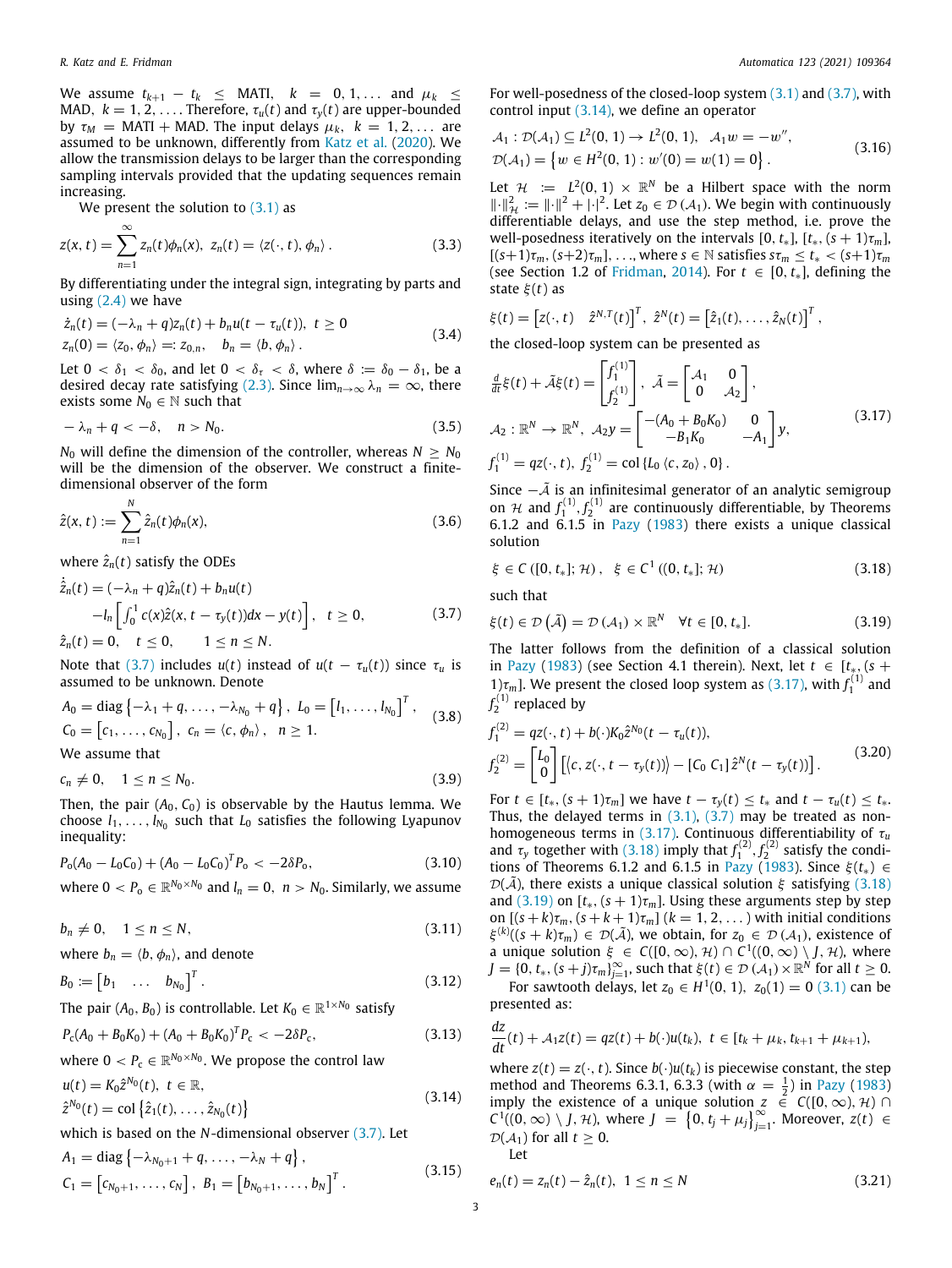be the estimation error. By using [\(3.3\)](#page-2-5) and [\(3.6\)](#page-2-6), the last term on the right-hand side of  $(3.7)$  can be written as

$$
\int_0^1 c(x) \left[ \sum_{n=1}^N \hat{z}_n(t - \tau_y(t)) \phi_n(x) - \sum_{n=1}^\infty z_n(t - \tau_y(t)) \phi_n(x) \right] dx
$$
\n
$$
= - \sum_{n=1}^N c_n e_n(t - \tau_y(t)) - \zeta(t - \tau_y(t)),
$$
\n
$$
\zeta(t) = \sum_{n=N+1}^\infty c_n z_n(t).
$$
\n(3.22)

Then the error equations have the form

$$
\dot{e}_n(t) = (-\lambda_n + q)e_n(t) + b_n K_0 \left(\hat{z}^{N_0}(t - \tau_u(t)) - \hat{z}^{N_0}(t)\right) \n- l_n \left(\sum_{n=1}^N c_n e_n(t - \tau_y(t)) + \zeta(t - \tau_y(t))\right), \ t \ge 0
$$
\n(3.23)

where  $n < N$ .

We define  $e_n(t) = \langle z_0, \phi_n \rangle$  for  $t < 0$ . Denote

$$
e^{N_0}(t) = [e_1(t), ..., e_{N_0}(t)]^T,
$$
  
\n
$$
e^{N-N_0}(t) = [e_{N_0+1}(t), ..., e_N(t)]^T,
$$
  
\n
$$
\hat{z}^{N-N_0}(t) = [\hat{z}_{N_0+1}(t), ..., \hat{z}_N(t)]^T,
$$
  
\n
$$
X(t) = \text{col}\left\{\hat{z}^{N_0}(t), e^{N_0}(t), \hat{z}^{N-N_0}(t), e^{N-N_0}(t)\right\},
$$
  
\n
$$
\mathcal{L} = \text{col}\left\{L_0, -L_0, 0_{2(N-N_0)\times 1}\right\}, \tilde{K} = [K_0, 0_{1\times (2N-N_0)}].
$$
\n(3.24)

From ([3.4](#page-2-7)), ([3.7\)](#page-2-0), [\(3.8\)](#page-2-8), ([3.12](#page-2-9)), [\(3.14](#page-2-1)), [\(3.23\)](#page-3-0) and ([3.24](#page-3-1)) we obtain the delayed closed-loop system

$$
\dot{X}(t) = FX(t) + F_1X(t - \tau_y(t)) \n+ F_2\tilde{K}X(t - \tau_u(t)) + \mathcal{L}\zeta(t - \tau_y(t)), \quad t \ge 0, \qquad (3.25) \n\dot{z}_n(t) = (-\lambda_n + q)z_n(t) + b_n\tilde{K}X(t - \tau_u(t)), \quad n > N,
$$

where

$$
F_1 = \text{col}\{L_0, -L_0, 0, 0\} \cdot \begin{bmatrix} 0 & C_0 & 0 & C_1 \end{bmatrix},
$$
  
\n
$$
F = \begin{bmatrix} A_0 + B_0 K_0 & 0 & 0 & 0 \\ -B_0 K_0 & A_0 & 0 & 0 \\ B_1 K_0 & 0 & A_1 & 0 \\ -B_1 K_0 & 0 & 0 & A_1 \end{bmatrix}, F_2 = \begin{bmatrix} 0 \\ B_0 \\ B_1 \end{bmatrix}.
$$
 (3.26)

Note that the Cauchy–Schwarz inequality implies

$$
\zeta^{2}(t) \leq \|c\|_{N}^{2} \sum_{n=N+1}^{\infty} z_{n}^{2}(t), \qquad (3.27)
$$

where  $||c||_N^2$  is defined by ([2.5](#page-1-4)). Define the Lyapunov functional

$$
V(t) = V_{nom}(t) + \sum_{i=1}^{2} V_{S_i}(t) + \sum_{i=1}^{2} V_{R_i}(t),
$$
\n(3.28)

where

$$
V_{nom}(t) = |X(t)|_P^2 + \sum_{n=N+1}^{\infty} z_n^2(t),
$$
\n(3.29)

$$
V_{S_1}(t) = \int_{t-\tau_M}^t e^{-2\delta_0(t-\tau)} |X(\tau)|_{S_1}^2 d\tau,
$$
  
\n
$$
V_{S_2}(t) = \int_{t-\tau_M}^t e^{-2\delta_0(t-\tau)} \left| \tilde{K}X(\tau) \right|_{S_2}^2 d\tau,
$$
  
\n
$$
V_{R_1}(t) = \tau_M \int_{-\tau_M}^0 \int_{t+\theta}^t e^{-2\delta_0(t-\tau)} \left| \dot{X}(\tau) \right|_{R_1}^2 d\tau d\theta,
$$
  
\n
$$
V_{R_2}(t) = \tau_M \int_{-\tau_M}^0 \int_{t+\theta}^t e^{-2\delta_0(t-\tau)} \left| \tilde{K}\dot{X}(\tau) \right|_{R_2}^2 d\tau d\theta.
$$
\n(3.30)

Here  $0 \, < P, S_1, R_1 \, \in \, \mathbb{R}^{2N \times 2N}$  and  $0 \, < S_2, R_2$  are scalars.  $V_{R_1}(t)$ and  $V_{S_1}(t)$  compensate for  $\tau_y(t)$  in  $X(t - \tau_y(t))$ , whereas  $V_{R_2}(t)$  and *V*<sub>S<sub>2</sub>(*t*)</sub> compensate for  $\tau_u(t)$  in  $\tilde{K}X(t - \tau_u(t))$ . Let

$$
\nu_{\tau}(t) = X(t) - X(t - \tau(t)), \ \tau \in \left\{\tau_y, \tau_u\right\},
$$
\n
$$
\theta_{\tau}(t) = X(t - \tau(t)) - X(t - \tau_M), \ \tau \in \left\{\tau_y, \tau_u\right\},
$$
\n
$$
F^* = F + F_1 + F_2 \tilde{K}, \quad \varepsilon_M = e^{-2\delta_0 \tau_M}.
$$
\n(3.31)

<span id="page-3-3"></span>Differentiation of 
$$
V_{nom}(t)
$$
 along (3.25) gives  
\n
$$
\dot{V}_{nom} + 2\delta_0 V_{nom} = X^T(t) [PF^* + (F^*)^T P + 2\delta_0 P] X(t) \n- 2X^T(t) PF_1 v_{\tau y}(t) + 2X^T(t) P\mathcal{L}\zeta(t - \tau_y(t)) \n- 2X^T(t) PF_2 \tilde{K} v_{\tau u}(t) + 2 \sum_{n=N+1}^{\infty} (-\lambda_n + q + \delta_0) z_n^2(t) \n+ 2 \sum_{n=N+1}^{\infty} z_n(t) b_n \tilde{K} [X(t) - v_{\tau u}(t)].
$$
\n(3.32)

<span id="page-3-18"></span>Let  $\alpha > 0$ . The last term in [\(3.32\)](#page-3-3) is bounded using

<span id="page-3-6"></span>
$$
\sum_{n=N+1}^{\infty} 2z_n(t)b_n\tilde{K}\left[X(t)-v_{\tau_u}(t)\right] \leq \frac{2}{\alpha}\sum_{n=N+1}^{\infty} z_n^2(t) + \alpha \|b\|_N^2 \left|\tilde{K}X(t)\right|^2 + \alpha \|b\|_N^2 \left|\tilde{K}v_{\tau_u}(t)\right|^2.
$$
 (3.33)

<span id="page-3-0"></span>Differentiation of  $V_{S_1}(t)$ ,  $V_{R_1}(t)$  along ([3.25](#page-3-2)) leads to

$$
\dot{V}_{S_1} + 2\delta_0 V_{S_1} \le |X(t)|_{S_1}^2 - \varepsilon_M |X(t) - \nu_{\tau_y}(t) - \theta_{\tau_y}(t)|_{S_1}^2,
$$

$$
\dot{V}_{R_1} + 2\delta_0 V_{R_1} \leq \tau_M^2 |\dot{X}(t)|_{R_1}^2 - \tau_M \varepsilon_M \int_{t-\tau_M}^t |\dot{X}(\tau)|_{R_1}^2 d\tau.
$$
 (3.34)

<span id="page-3-4"></span><span id="page-3-1"></span>Similarly, differentiation of  $V_{S_2}(t)$ ,  $V_{R_2}(t)$  along ([3.25](#page-3-2)) gives [\(3.34\)](#page-3-4) with  $X(t)$ ,  $v_{\tau y}(t)$  and  $\theta_{\tau y}(t)$  replaced by  $\widetilde{K}X(t)$ ,  $\widetilde{K}v_{\tau u}(t)$  and  $\widetilde{K}\theta_{\tau u}(t)$ , respectively. Let  $G_1 \in \mathbb{R}^{2N}$  and  $G_2 \in \mathbb{R}$  satisfy

<span id="page-3-9"></span>
$$
\begin{bmatrix} R_1 & G_1 \\ * & R_1 \end{bmatrix} \geq 0, \quad \begin{bmatrix} R_2 & G_2 \\ * & R_2 \end{bmatrix} \geq 0. \tag{3.35}
$$

Applying Jensen's and Park's inequalities (see, e.g, Section 3.6.3 of [Fridman,](#page-8-15) [2014\)](#page-8-15), we obtain for  $\xi = \text{col}\left\{v_{\tau_y}(t), \theta_{\tau_y}(t)\right\}$ 

<span id="page-3-7"></span><span id="page-3-2"></span>
$$
-\tau_M \int_{t-\tau_M}^t \left| \dot{X}(\tau) \right|_{R_1}^2 d\tau \leq -\xi^T \begin{bmatrix} R_1 & G_1 \\ * & R_1 \end{bmatrix} \xi. \tag{3.36}
$$

Similar arguments are applied to  $V_{R_2}(t)$ . To compensate for  $\tau_y(t)$ in  $\zeta(t-\tau_y(t))$ , we use Halanay's inequality. Using [\(3.27](#page-3-5)) we obtain

<span id="page-3-16"></span><span id="page-3-12"></span>
$$
-2\delta_1 \sup_{-\tau_M \le \theta \le 0} V(t + \theta) \le -2\delta_1 V_{nom}(t - \tau_y(t))
$$
  
\n
$$
\le -2\delta_1 |X(t) - \nu_{\tau_y}(t)|_p^2 - 2\delta_1 ||c||_N^{-2} \zeta^2(t - \tau_y(t)),
$$
  
\nwhere  $0 < \delta_1 < \delta_0$ . By (3.32), (3.33), (3.34) and (3.36)

<span id="page-3-8"></span>
$$
\mathcal{H}_{\tau_M} \leq \eta(t)^T \Phi^1 \eta(t) + \sum_{n=N+1}^{\infty} 2W_n^{(1)} z_n^2(t) \leq 0, \ t \geq 0,
$$
 (3.38)

<span id="page-3-5"></span>where  $\mathcal{H}_{\tau_M}$  is defined in [\(2.1\)](#page-1-5) and  $\eta(t) = \text{col}\left\{X(t), \zeta(t - \tau_y),\right\}$  $v_{\tau y}(t), \theta_{\tau y}(t), \tilde{K}v_{\tau u}(t), \tilde{K}\theta_{\tau u}(t)$ , if  $W_n^{(1)} = -\lambda_n + q + \delta_0 + \frac{1}{\alpha} < 0$ for  $n > N$  and  $\Phi^1 < 0$ . Here,

<span id="page-3-13"></span><span id="page-3-10"></span>
$$
\Phi^1 = \left[ \begin{array}{c|c} \Omega_1 & \Theta_1 & \Theta_2 \\ \hline \ast & \text{diag}(\Omega_2, \Omega_3) \end{array} \right] + \tau_M^2 \left[ \Lambda_y^T R_1 \Lambda_y + \Lambda_u^T \tilde{K}^T R_2 \tilde{K} \Lambda_u \right] \tag{3.39}
$$

<span id="page-3-14"></span>and

$$
S_1 = S_0 + (1 - \varepsilon_M) \operatorname{diag}(S_1 + \tilde{S}_2 \tilde{K}, 0),
$$
  
\n
$$
\tilde{S}_2 = \tilde{K}^T S_2, \ \delta = \delta_0 - \delta_1,
$$

<span id="page-3-17"></span><span id="page-3-15"></span><span id="page-3-11"></span>
$$
\Theta_{1} = \begin{bmatrix} P(2\delta_{1}I - F_{1}) + \varepsilon_{M}S_{1} & \varepsilon_{M}S_{1} \\ 0 & 0 \end{bmatrix}, A_{u} = [F^{*}, \mathcal{L}, -F_{1}, 0, 0, 0],
$$
  
\n
$$
\Theta_{2} = \begin{bmatrix} -PF_{2} + \varepsilon_{M}\tilde{S}_{2} & \varepsilon_{M}\tilde{S}_{2} \\ 0 & 0 \end{bmatrix}, A_{y} = [F^{*}, \mathcal{L}, -F_{1}, 0, -F_{2}, 0].
$$
  
\n
$$
\Omega_{0} = \begin{bmatrix} PF^{*} + (F^{*})^{T}P + 2\delta P + \alpha ||b||_{N}^{2} \tilde{K}^{T} \tilde{K} & P\mathcal{L} \\ * & -2\delta_{1} ||c||_{N}^{-2} \end{bmatrix},
$$
  
\n
$$
\Omega_{2} = \begin{bmatrix} -2\delta_{1}P - \varepsilon_{M}(R_{1} + S_{1}) & -\varepsilon_{M}(S_{1} + G_{1}) \\ * & -\varepsilon_{M}(R_{1} + S_{1}) \end{bmatrix},
$$
  
\n
$$
\Omega_{3} = \begin{bmatrix} \alpha ||b||_{N}^{2} - \varepsilon_{M} [S_{2} + R_{2}] & -\varepsilon_{M} [S_{2} + G_{2}] \\ * & -\varepsilon_{M} [R_{2} + S_{2}] \end{bmatrix}.
$$
  
\n(3.40)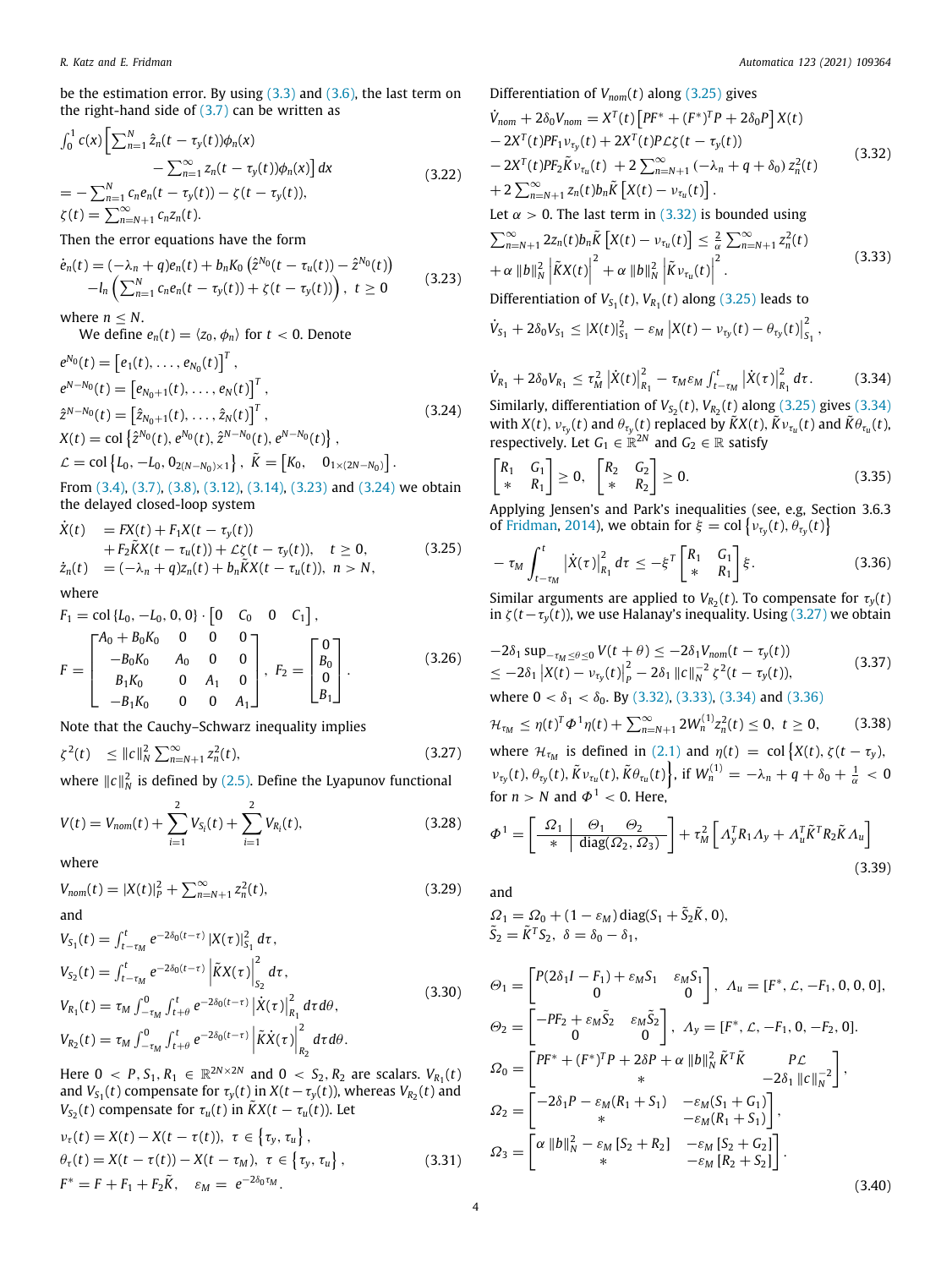Furthermore, monotonicity of  $\{\lambda_n\}_{n=1}^{\infty}$  and Schur complement imply that  $W_n^{(1)} < 0$ ,  $n > N$  iff

$$
\begin{bmatrix} -\lambda_{N+1} + q + \delta_0 & 1\\ * & -\alpha \end{bmatrix} < 0.
$$
 (3.41)

From ([3.38](#page-3-8)), the LMIs  $\Phi^1$  < 0, ([3.35\)](#page-3-9) and [\(3.41\)](#page-4-0) imply  $\mathcal{H}_{\tau_M} \leq 0$ for  $t \geq 0$ . Thus, Halanay's inequality ([2.2](#page-1-6)) holds.

We have for some  $M > 0$ 

$$
\sup_{-\tau_M \le \theta \le 0} V(\theta) \le M \|z_0\|^2 \tag{3.42}
$$

Note that  $z_n^2 + e_n^2 = (z_n - e_n)^2 + e_n^2 \ge 0.5z_n^2$ . Then by Parseval's equality, for  $t \geq 0$  we have for some  $D > 0$ 

$$
V(t) \ge D \cdot \max(\|z(\cdot, t)\|^2, \|z(\cdot, t) - \hat{z}(\cdot, t)\|^2). \tag{3.43}
$$

Finally, ([2.2](#page-1-6)), [\(3.42\)](#page-4-1) and ([3.43\)](#page-4-2) imply

$$
\max\left(\|z(\cdot,t)\|^2, \|z(\cdot,t) - \hat{z}(\cdot,t)\|^2\right) \le Me^{-2\delta_{\tau}t} \|z_0\|^2 \tag{3.44}
$$

for some  $M > 0$ , where  $\delta_{\tau} > 0$  satisfies [\(2.3\)](#page-1-3).

For asymptotic feasibility of LMIs with large *N*,  $\delta_1 = \delta_0 - \delta$ and small  $\tau_M$ , let  $S_i = 0$ ,  $G_i = 0$  for  $i = 1, 2$ . Taking  $\tau_M \to 0^+$ , it is sufficient to show ([3.41](#page-4-0)) and

$$
\begin{bmatrix} \Omega_0 & M \\ * & D \end{bmatrix} < 0, \ M = \begin{bmatrix} P(2\delta_1 I - F_1) & 0 & -P F_2 & 0 \\ 0 & 0 & 0 & 0 \end{bmatrix},
$$
  
 
$$
D = \text{diag}(-R_1 - 2\delta_1 P, -R_1, -R_2 + \alpha \|b\|_N^2, -R_2)
$$
 (3.45)

Let  $\alpha = N^{-1}$  and  $\delta_1 = N$ . Then, Theorem 3.1 in [Katz and Fridman](#page-8-14) ([2020\)](#page-8-14) implies that [\(3.41\)](#page-4-0) and  $\Omega_0$  < 0 hold for large enough *N*. Applying Schur complement and taking  $R_1 = R_2 = N^{2.5}I$ , we obtain that ([3.41](#page-4-0)) and [\(3.45](#page-4-3)) hold for large enough *N*. By continuity, ([3.39\)](#page-3-10) and [\(3.41\)](#page-4-0) hold for  $\tau_M = N^{-2}$  and large enough *N*. Summarizing, we arrive at:

<span id="page-4-8"></span>**Theorem 3.1.** *Consider* [\(3.1\)](#page-1-0) *with b* ∈  $L^2(0, 1)$  *satisfying* [\(3.11\)](#page-2-10)*, measurement* [\(3.2\)](#page-1-7) *with*  $c \in L^2(0, 1)$  *satisfying* ([3.9](#page-2-11))*, control law* ([3.14](#page-2-1)) *and*  $z(\cdot, 0) = z_0 \in \mathcal{D}(\mathcal{A}_1)$  *(continuously differentiable delays) or*  $z(\cdot, 0) = z_0 \in H^1(0, 1)$ ,  $z_0(1) = 0$  (sawtooth delays). Given  $\delta$  > 0 and  $N_0 \in \mathbb{N}$  *subject to* [\(3.5\)](#page-2-12)*, let*  $L_0$  *and*  $K_0$  *satisfy* [\(3.10\)](#page-2-13) and ([3.13\)](#page-2-14)*.* Given  $\tau_M > 0$ ,  $N \geq N_0$  and  $\delta_0 > 0$ , let there exist  $0 < P, S_1, R_1 \in \mathbb{R}^{2N \times 2N}$ , scalars  $0 < R_2, S_2, \alpha$  and  $G_1 \in \mathbb{R}^{2N \times 2N}$ ,  $G_2 \in \mathbb{R}$  *such that the following LMIs hold with*  $\delta_1 = \delta_0 - \delta$ *: LMI*  $\Phi^1$  < 0 with  $\Phi^1$  given in [\(3.39\)](#page-3-10)–[\(3.40\)](#page-3-11), LMI [\(3.35](#page-3-9)) and LMI [\(3.41\)](#page-4-0). *Then the solution*  $z(x, t)$  *to* ([3.1\)](#page-1-0) *with*  $z(\cdot, 0) = z_0$  *under control law* [\(3.14\)](#page-2-1), ([3.7](#page-2-0)) and the corresponding observer  $\hat{z}(x, t)$  defined by ([3.6](#page-2-6)) *satisfy* [\(3.44\)](#page-4-4) *for some M > 0, where*  $\delta_{\tau}$  > 0 *satisfies* [\(2.3\)](#page-1-3)*. Moreover, the above LMIs always hold for large enough*  $δ<sub>0</sub>$  *and N and small enough*  $\tau_M > 0$ .

#### **4. Delayed boundary measurement and non-local actuation**

<span id="page-4-10"></span>Consider the system [\(3.1\)](#page-1-0) with *b* ∈  $H^1(0, 1)$ , *b*(1) = 0 satisfying [\(3.11\)](#page-2-10),  $z_0 \in \mathcal{D}(\mathcal{A}_1)$  (continuously differentiable delays) or  $z_0 \in H^1(0, 1)$ ,  $z_0(1) = 0$  (sawtooth delays),

$$
y(t) = z(0, t - \tau_y(t)), \quad t - \tau_y(t) \ge 0,
$$
  
\n
$$
y(t) = 0, \quad t - \tau_y(t) < 0.
$$
\n
$$
(4.1)
$$

By [Lemma](#page-1-8) [2.2,](#page-1-8) we have  $\sum_{n=1}^{\infty} \lambda_n b_n^2 < \infty$ . Recall that the unknown  $\tau_u(t)$  and known  $\tau_y(t)$  are upper-bounded by  $\tau_M$ .

We present the solution to  $(3.1)$  as  $(3.3)$  with  $z_n(t)$  satisfying ([3.4](#page-2-7)). Let  $N_0 \in \mathbb{N}$  satisfy ([3.5](#page-2-12)) and  $N \ge N_0$ . We construct a *N*-dimensional observer of the form  $(3.6)$ , where  $\hat{z}_n(t)$  satisfy

$$
\dot{\hat{z}}_n(t) = (-\lambda_n + q)\hat{z}_n(t) + b_n u(t) \n- l_n \left[ \sum_{n=1}^N c_n \hat{z}_n(t - \tau_y(t)) - y(t) \right], \quad t \ge 0, \n\hat{z}_n(t) = 0, \quad t \le 0, \quad c_n = \phi_n(0) = \sqrt{2}, \quad 1 \le n \le N.
$$
\n(4.2)

Let  $L_0$  defined in ([3.8](#page-2-8)) satisfy [\(3.10](#page-2-13)) and  $l_n = 0$ ,  $n > N_0$ . Define  $u(t)$  in [\(3.14\)](#page-2-1) with  $K_0 \in \mathbb{R}^{1 \times \tilde{N}_0}$  satisfying ([3.13](#page-2-14)).

<span id="page-4-0"></span>For well-posedness of  $(3.1)$  $(3.1)$  $(3.1)$  under  $(3.13)$  in the case of continuously differentiable delays, let  $A_1$ , defined in [\(3.16\)](#page-2-15). Since  $A_1 > 0$ is self-adjoint, it has a unique square root

$$
\mathcal{A}_1^{\frac{1}{2}} : \mathcal{D}\left(\mathcal{A}_1^{\frac{1}{2}}\right) \to L^2(0, 1),
$$
  

$$
\mathcal{D}\left(\mathcal{A}_1^{\frac{1}{2}}\right) = \left\{w \in H^1(0, 1)|w(1) = 0\right\} \supseteq \mathcal{D}\left(\mathcal{A}_1\right).
$$

<span id="page-4-1"></span>Let  $\mathcal{G} \coloneqq \mathcal{D} \left( \mathcal{A}_1^{\frac{1}{2}} \right)$  $\Big\} \times \mathbb{R}^N \subseteq \mathcal{H}$  be a Hilbert space with norm  $\|\cdot\|_{\mathcal{G}}^2 = \|\cdot\|_{H^1}^2 + |\cdot|^2$ . Define the state as

<span id="page-4-2"></span>
$$
\xi(t) = \begin{bmatrix} z(\cdot,t) & \hat{z}^{N,T}(t) \end{bmatrix}^T, \quad \hat{z}^N(t) = \begin{bmatrix} \hat{z}_1(t), \ldots, \hat{z}_N(t) \end{bmatrix}^T.
$$

<span id="page-4-4"></span>We apply the step method: for  $t \in [0, t_*]$ , the closed-loop system  $(3.1)$  $(3.1)$  $(3.1)$  and  $(4.2)$ , with control input  $(3.14)$  $(3.14)$  can be presented as ([3.17](#page-2-2)) with  $f_2^{(1)} = \text{col}\left\{ L_0^T z_0(0), 0 \right\}$ . Since  $z_0 \in \mathcal{D}(A_1) \subseteq \mathcal{D}\left(A_1^{\frac{1}{2}} \right)$ ) , Lipschitz continuity of  $f_1^{(1)}$ ,  $f_2^{(1)}$  and Theorems 6.3.1 and 6.3.3 in [Pazy](#page-8-20) [\(1983](#page-8-20)) with  $\alpha = \frac{1}{2}$  imply the existence of a unique classical solution  $\xi$ , satisfying ([3.18](#page-2-3)) and ([3.19](#page-2-4)). Furthermore,  $\xi$ is Lipschitz continuous on [0,  $t$ <sub>∗</sub>]. Next, consider the interval  $t$  ∈  $[t_*, (s+1)\tau_m]$ , where  $s \in \mathbb{N}$  satisfies  $s\tau_m \leq t_* < (s+1)\tau_m$ . We present the closed-loop system as [\(3.17\)](#page-2-2) and ([3.20\)](#page-2-16) with

<span id="page-4-3"></span>
$$
f_2^{(2)}(t) = \begin{bmatrix} L_0 \\ 0 \end{bmatrix} \left[ z(0, t - \tau_y(t)) - \left[ C_0 \right] C_1 \right] \hat{z}^N(t - \tau_y(t)) \right].
$$

Since  $t - \tau_{\nu}(t) \leq t_*$  for  $t \in [t_*, (s+1)\tau_m]$ , Lipschitz continuity of ξ on [0, *t*∗], the identity

$$
z(0, t - \tau_{y}(t)) = \int_{0}^{1} z_{x}(x, t - \tau_{y}(t)) dx
$$

and continuous differentiability of  $\tau_u$  and  $\tau_y$  imply

$$
\left|f_2^{(2)}(t_1)-f_2^{(2)}(t_2)\right|\leq M^{(1)}\left|t_1-t_2\right|,
$$

for  $t_1, t_2 \in [t_*, (s+1)\tau_m]$  and some  $M^{(1)} > 0$ . By Theorems 6.3.1 and 6.3.3 in [Pazy](#page-8-20) ([1983\)](#page-8-20) with  $\alpha = \frac{1}{2}$ , the system ([3.17](#page-2-2)) and [\(3.20\)](#page-2-16) on  $[t_*, (s+1)\tau_m]$ , with initial condition  $\xi(t_*) \in \mathcal{D}(\tilde{\mathcal{A}})$  has a unique classical solution  $\xi(t)$  satisfying ([3.18\)](#page-2-3) and [\(3.19\)](#page-2-4) on [ $t_*,$  ( $s$  + 1) $\tau_m$ ]. Furthermore,  $\xi$  is Lipschitz continuous on  $[t_*, (s+1)\tau_m]$ . Continuing as in Section [3,](#page-1-9) we obtain for  $z_0 \in \mathcal{D}(\mathcal{A}_1)$  the existence of a unique solution  $\xi \in C([0,\infty),\mathcal{H}) \cap C^1((0,\infty) \setminus J,\mathcal{H})$ , where  $J = \{0, t_*, (s+j)\tau_m\}_{j=1}^\infty$ . Moreover  $\xi(t) \in \mathcal{D}(\tilde{\mathcal{A}}) = \mathcal{D}(\mathcal{A}_1) \times \mathbb{R}^N$ for all  $t > 0$ . For sawtooth delays, the proof of well-posedness is identical to Section [3.](#page-1-9)

By using  $(3.4)$  $(3.4)$  $(3.4)$  and the estimation error  $(3.21)$  $(3.21)$  $(3.21)$ , the last term on the right-hand side of  $(4.2)$  can be presented as

<span id="page-4-6"></span>
$$
\sum_{n=1}^{N} \phi_n(0)\hat{z}_n(t - \tau_y(t)) - y(t)
$$
  
=  $-\sum_{n=1}^{N} c_n e_n(t - \tau_y(t)) - \zeta(t),$   
 $\zeta(t) = z(0, t) - \sum_{n=1}^{N} c_n z_n(t).$  (4.3)

<span id="page-4-9"></span>Furthermore,

<span id="page-4-7"></span>
$$
\zeta^2(t) \leq \left\| z_x(\cdot,t) - \sum_{n=1}^N \phi_n'(\cdot) z_n(t) \right\|^2 = \sum_{n=N+1}^\infty \lambda_n z_n^2(t). \tag{4.4}
$$

By  $(4.3)$  $(4.3)$  $(4.3)$ ,  $(4.4)$  $(4.4)$  $(4.4)$  and  $X(t)$  defined in  $(3.24)$  $(3.24)$  $(3.24)$ , we obtain the closedloop system  $(3.25)$  $(3.25)$ – $(3.26)$ . Taking into account  $(4.4)$ , for exponential  $H^1$ -stability we consider the Lyapunov functional  $(3.28)$  $(3.28)$  $(3.28)$  with  $V_{nom}(t)$  given by

<span id="page-4-5"></span>
$$
V_{nom}(t) := |X(t)|_P^2 + \sum_{n=N+1}^{\infty} \lambda_n z_n^2(t)
$$
 (4.5)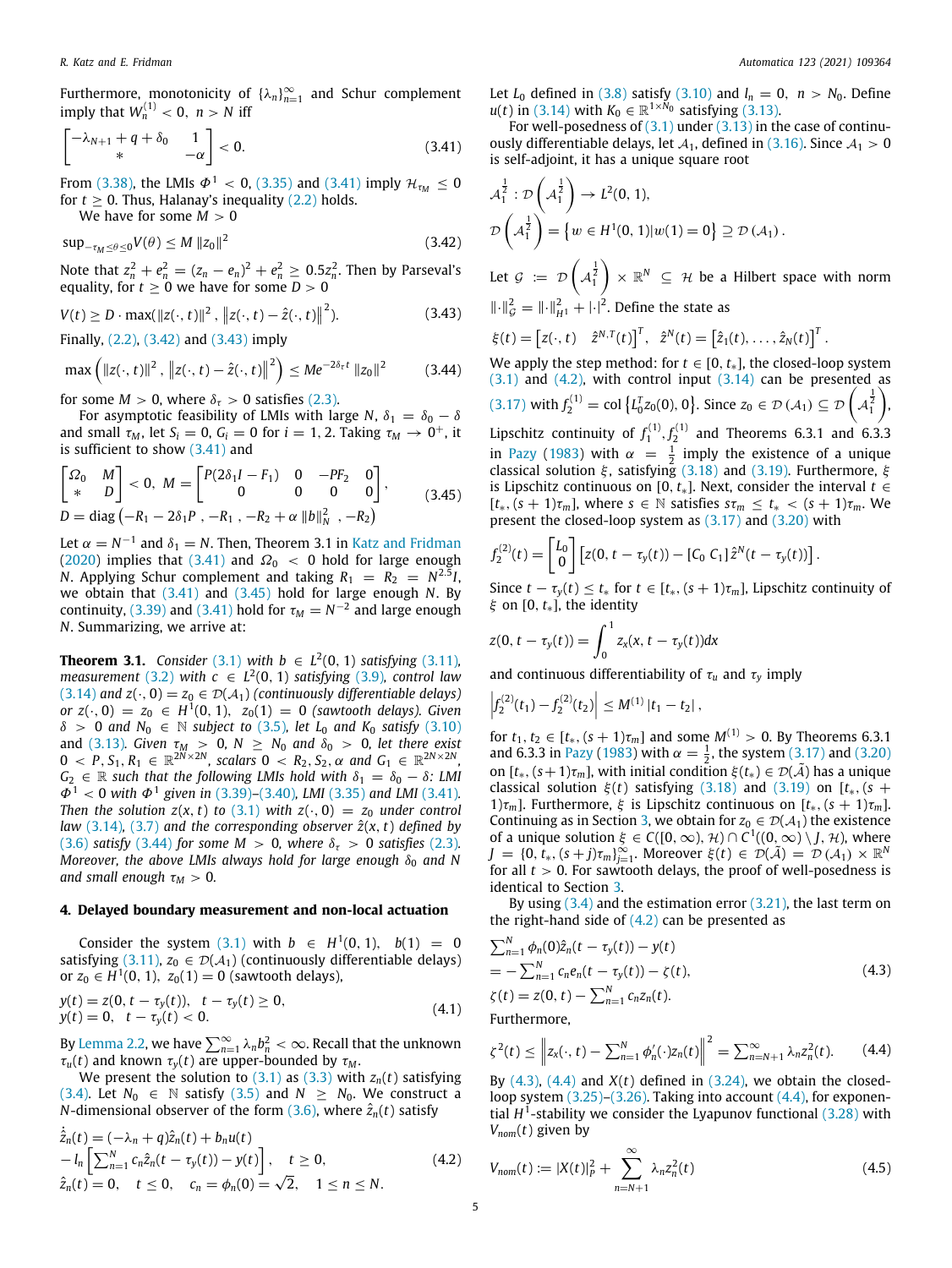and  $V_{S_i}$ ,  $V_{R_i}$ ,  $i = 1, 2$  given in [\(3.29\)](#page-3-14), [\(3.30\)](#page-3-15). Differentiating [\(3.28\)](#page-3-13) along  $(3.25)$  and using  $(3.32)$  $(3.32)$  $(3.32)$ ,  $(3.34)$  $(3.34)$ ,  $(4.4)$  and arguments similar to  $(3.37)$  with  $||c||_N^2$  replaced by 1 we obtain

$$
\mathcal{H}_{\tau_M} \leq \eta(t)^T \Phi^2 \eta(t) + \sum_{n=N+1}^{\infty} 2W_n^{(1)} z_n^2(t) \leq 0, \quad t \geq 0. \tag{4.6}
$$

Here  $\eta(t) = \text{col}\left\{X(t), \zeta(t-\tau_y), v_{\tau_y}(t), \theta_{\tau_y}(t), \tilde{K}v_{\tau_u}(t), \tilde{K}\theta_{\tau_u}(t)\right\},$  $W_n^{(1)}$  is given in ([3.38](#page-3-8)) and  $\varPhi^2$  is a symmetric block matrix, which differs from  $\Phi^1$ , given in [\(3.39\)](#page-3-10) and ([3.40\)](#page-3-11) by replacing  $\|c\|_N$  with 1 in  $\Omega_0$  and  $||b||_N^2$  by  $||b'||_N^2$  $\frac{2}{N}$  in  $\Omega_0$  and  $\Omega_3$ . Furthermore,  $W_n^{(1)} < 0$ iff  $(3.41)$  $(3.41)$  holds. By arguments similar to [Theorem](#page-4-8) [3.1](#page-4-8) we arrive at:

<span id="page-5-7"></span>**Theorem 4.1.** *Consider* [\(3.1\)](#page-1-0) *with*  $b \in H^1(0, 1)$ ,  $b(1) = 0$  *satisfying* ([3.11](#page-2-10))*, measurement* [\(4.1\)](#page-4-9)*, control law* [\(3.14](#page-2-1)) *and*  $z(\cdot, 0) =$  $z_0 \in \mathcal{D}(\mathcal{A}_1)$  *(continuously differentiable delays) or*  $z(\cdot, 0) = z_0 \in$ *H*<sup>1</sup>(0, 1), *z*<sub>0</sub>(1) = 0 (*sawtooth delays*). Given  $\delta > 0$  and  $N_0 \in \mathbb{N}$ *subject to* ([3.5](#page-2-12))*, let*  $L_0$  *and*  $K_0$  *satisfy* ([3.10](#page-2-13)) *and* [\(3.13](#page-2-14))*. Given*  $\tau_M > 0$ *,*  $N \geq N_0$  *and*  $\delta_0 > 0$ , let there exist  $0 < P$ ,  $S_1$ ,  $R_1 \in \mathbb{R}^{2N \times 2N}$ , scalars  $0 < R_2, S_2, \alpha$  and  $G_1 \in \mathbb{R}^{2N \times 2N}$ ,  $G_2 \in \mathbb{R}$  such that the following LMIs hold with  $\delta_1 = \delta_0 - \delta$ : LMI  $\Phi^2 < 0$  with  $\Phi^2$  given in ([4.6](#page-5-0)), LMI [\(3.35\)](#page-3-9) *and LMI* ([3.41\)](#page-4-0)*. Then the solution*  $z(x, t)$  *to ([3.1](#page-1-0)) with*  $z(\cdot, 0) = z_0$ *under control law* ([3.14\)](#page-2-1), ([4.2](#page-4-5)) *and observer*  $\hat{z}(x, t)$  *defined by* [\(3.6\)](#page-2-6) *satisfy* ([3.44\)](#page-4-4) *with the L*<sup>2</sup> *-norm replaced by the H*<sup>1</sup> *-norm. Moreover, the above LMIs always hold for large enough N and*  $δ<sub>0</sub>$  *and small enough*  $\tau_M > 0$ *.* 

# **5. Dirichlet actuation/non-local measurement**

We consider Dirichlet actuation and non-local measurement. We present two cases. The first case corresponds to time-varying  $\tau_v(t) \leq \tau_M$  and  $\tau_u(t) \leq \tau_M$ , where the former satisfies  $\dot{\tau}_v \leq$ *d* < 1 for some constant *d*. The second case corresponds to a constant  $\tau_u(t) \equiv r$  and time-varying  $\tau_v(t) \leq \tau_M$ . For the first case we present a direct approach, whereas for the second we use a method that employs dynamic extension.

#### *5.1. Time-varying input and output delays*

<span id="page-5-6"></span>Consider the system

$$
z_t(x, t) = z_{xx}(x, t) + qz(x, t), \quad t \ge 0,z_x(0, t) = 0, \quad z(1, t) = u(t - \tau_u(t)),
$$
\n(5.1)

and measurement ([3.2](#page-1-7)) with continuously differentiable and slowly-varying  $\tau_v(t) \geq \tau_m > 0$  such that  $\dot{\tau}_v \leq d < 1$  for some *d*. Here  $\tau_v(t) \leq \tau_M$  is known,  $\tau_u(t) \leq \tau_M$  is an unknown delay and  $c \in H^1(0, 1), c(1) = 0$  satisfies ([3.9](#page-2-11)).

By presenting the solution to  $(5.1)$  as  $(3.3)$ , we find that  $z_n(t)$ ,  $n \geq 1$  satisfy

$$
\dot{z}_n(t) = (-\lambda_n + q)z_n(t) + b_n u(t - \tau_u(t)), \quad t \ge 0,
$$
  
\n
$$
b_n = \sqrt{2}(-1)^{n+1} \left(n - \frac{1}{2}\right) \pi = (-1)^{n+1} \sqrt{2\lambda_n}.
$$
\n(5.2)

In particular,  $b_n \rightarrow \infty$  as  $n \rightarrow \infty$  and assumption [\(3.11](#page-2-10)) is satisfied for all  $N \in \mathbb{N}$ . Moreover, we have

$$
\sum_{n=N+1}^{\infty} \frac{b_n^2}{\lambda_n^2} \le \frac{8}{\pi^2} \sum_{n=N+1}^{\infty} \frac{1}{(2n-1)^2} \le \frac{4}{\pi^2 (2N-1)}.
$$
 (5.3)

Let  $N_0 \in \mathbb{N}$  satisfy ([3.5](#page-2-12)) with  $\delta = \delta_0 > 0$ . Let  $N \in \mathbb{N}$  satisfy  $N_0 \leq N$ . We construct a *N*-dimensional observer of the form [\(3.6\)](#page-2-6), where  $\hat{z}_n(t)$  satisfy [\(3.7\)](#page-2-0). Let  $L_0$  defined in [\(3.8\)](#page-2-8) satisfy [\(3.10\)](#page-2-13) and  $l_n = 0$ ,  $n > N_0$ . Define the controller [\(3.14\)](#page-2-1) with  $K_0 \in \mathbb{R}^{1 \times N_0}$ subject to  $(3.13)$ .

Let  $z_0 \in L^2(0, 1)$ . For well-posedness of  $(5.1)$  $(5.1)$  $(5.1)$  with sawtooth  $\tau_u$ , by arguments similar to Theorem 2.1 and Corollary 2.2 <span id="page-5-0"></span>in [Karafyllis and Krstic](#page-8-4) ([2018\)](#page-8-4), ([5.1](#page-5-1)) has a unique solution *z* ∈ *C*([0, ∞); *L*<sup>2</sup>(0, 1)). Moreover, *z* ∈ *C*<sup>1</sup>(*I* × [0, 1]), *z*(·, *t*) ∈ *C*<sup>2</sup>(0, 1) for all  $t > 0$  and  $z(\cdot, 0) = z_0$ . Here,  $I := [0, \infty) \setminus \{t_k + \mu_k\}_{k=1}^{\infty}$ . For continuously differentiable  $\tau_u$ , arguments of well-posedness in Section [3,](#page-1-9) together with Theorem 6.1.2 in [Pazy](#page-8-20) ([1983](#page-8-20)) imply the existence of a unique mild solution  $\xi \in C([0,\infty], \mathcal{H})$ , with  $\mathcal{H} = L^2(0, 1) \times \mathbb{R}^N$ .

By using the estimation error [\(3.21\)](#page-2-17) and

$$
\rho_n(t) = \lambda_n^{-\frac{1}{2}} \hat{z}_n(t), \quad v_n(t) = \lambda_n^{-\frac{1}{2}} e_n(t), \quad N_0 + 1 \le n \le N,
$$
  
\n
$$
\rho^{N-N_0}(t) = \left[ \rho_{N_0+1}(t), \dots, \rho_N(t) \right]^T,
$$
  
\n
$$
v^{N-N_0}(t) = \left[ v_{N_0+1}(t), \dots, v_N(t) \right]^T,
$$
  
\n
$$
X(t) = \text{col}\left\{ \hat{z}^{N_0}(t), e^{N_0}(t), \rho^{N-N_0}(t), v^{N-N_0}(t) \right\}.
$$
\n(5.4)

we obtain the closed-loop system  $(3.24)$  $(3.24)$  $(3.24)$ – $(3.26)$ , with  $L_0C_1$  and  $B_1K_0$  in [\(3.26\)](#page-3-12) replaced by  $L_0\tilde{C}_1$  and  $\tilde{B}_1K_0$ , respectively, where

$$
\tilde{C}_1 = \left[ \lambda_{N_0+1}^{\frac{1}{2}} c_{N_0+1}, \dots, \lambda_N^{\frac{1}{2}} c_N \right],
$$
\n
$$
\tilde{B}_1 = \left[ \lambda_{N_0+1}^{-\frac{1}{2}} b_{N_0+1}, \dots, \lambda_N^{-\frac{1}{2}} b_N \right]^T.
$$
\n(5.5)

Note that by the Cauchy–Schwarz inequality

<span id="page-5-3"></span>
$$
\zeta^{2}(t) \leq \left\| c' \right\|_{N}^{2} \sum_{n=N+1}^{\infty} \frac{1}{\lambda_{n}} z_{n}^{2}(t). \tag{5.6}
$$

For convergence analysis of the closed-loop system, we introduce the Lyapunov functional  $V_1(t) = V(t) + V_2(t)$ , where  $V(t)$  is given by ([3.28](#page-3-13)) with  $V_{S_1}(t)$ ,  $V_{S_2}(t)$ ,  $V_{R_1}(t)$ ,  $V_{R_2}(t)$  appearing in ([3.30](#page-3-15)),

<span id="page-5-5"></span>
$$
V_{nom}(t) = |X(t)|_P^2 + \sum_{n=N+1}^{\infty} \frac{1}{\lambda_n} Z_n^2(t)
$$
  
+ $q_1 \int_{t-\tau_y(t)}^t e^{-2\delta_0(t-\tau)} \zeta^2(\tau) d\tau,$  (5.7)

and

<span id="page-5-4"></span>
$$
V_Q(t) = \int_{t-\tau_y(t)}^t e^{-2\delta_0(t-\tau)} |X(\tau)|_Q^2 d\tau
$$
\n(5.8)

with  $Q > 0$ . Here  $P, S_1, R_1, Q > 0$  are matrices and  $q_1, S_2, R_2 > 0$ are scalars. Using [\(3.31](#page-3-17)), differentiation of *Vnom*(*t*) along ([3.25](#page-3-2)), the Cauchy–Schwarz inequality, ([5.3](#page-5-2)) and [\(5.6\)](#page-5-3) give

<span id="page-5-1"></span>
$$
\dot{V}_{nom} + 2\delta V_{nom} \leq X^{T}(t) \left[ PF^{*} + (F^{*})^{T} P + 2\delta_{0} P \right] X(t) \n- 2X^{T}(t) PF_{1} v_{\tau_{y}}(t) - 2X^{T}(t) PF_{2} \tilde{K} v_{\tau_{u}}(t) \n+ 2X^{T}(t) P\mathcal{L}\zeta(t - \tau_{y}(t)) - q_{1}(1 - d)\varepsilon_{M}\zeta^{2}(t - \tau_{y}(t)) \n+ \frac{4\alpha}{\pi^{2}(2N-1)} X^{T}(t) \tilde{K}^{T} \tilde{K}X(t) + \frac{4\alpha}{\pi^{2}(2N-1)} v_{\tau_{u}}^{T}(t) \tilde{K}^{T} \tilde{K} v_{\tau_{u}}(t) \n+ 2 \sum_{n=N+1}^{\infty} \left( -1 + \frac{q + \delta_{0}}{\lambda_{n}} + \frac{1}{\alpha} + \frac{q_{1} ||c'||_{N}^{2}}{2\lambda_{n}} \right) z_{n}^{2}(t)
$$
\n(5.9)

where  $\alpha > 0$ . Differentiation of  $V_Q$  in [\(5.8\)](#page-5-4) gives

$$
\dot{V}_Q + 2\delta_0 V_Q \le |X(t)|_Q^2 + (1-d)\varepsilon_M |X(t - \tau_y(t))|_Q^2.
$$

<span id="page-5-2"></span>Let  $G_1 \in \mathbb{R}^{2N}$  and  $G_2 \in \mathbb{R}$  satisfy ([3.35\)](#page-3-9). By differentiating  $V_{S_i}$ ,  $V_{R_i}$ ,  $1 \leq i \leq 2$  along the closed-loop system and applying Jensen's and Park's inequalities, we obtain for  $t \geq 0$ 

$$
\dot{V}_1 + 2\delta_0 V_1 \le \eta(t)^T \Phi^3 \eta(t) + 2 \sum_{n=N+1}^{\infty} W_n^{(3)} z_n^2(t) \le 0 \tag{5.10}
$$

if  $W_n^{(3)} = -1 + \frac{q + \delta_0}{\lambda_n} + \frac{1}{\alpha} + \frac{q_1 ||c'||_N^2}{2\lambda_n} < 0$ ,  $n > N$  and  $\Phi^3 < 0$ . Here,  $\eta(t) = \text{col}\left\{X(t), \zeta(t-\tau_y), v_{\tau_y}(t), \theta_{\tau_y}(t), \tilde{K}v_{\tau_u}(t), \tilde{K}\theta_{\tau_u}(t)\right\}$ and  $\Phi^3 = \left\{\Phi_{ij}^3\right\}$  is a symmetric block matrix obtained from  $\Phi^1$  in  $(3.39)$  $(3.39)$  $(3.39)$ – $(3.40)$  $(3.40)$  $(3.40)$  by substituting  $\delta_1 = 0$ ,  $\delta = \delta_0$ ,  $G_1 = 0$ , and replacing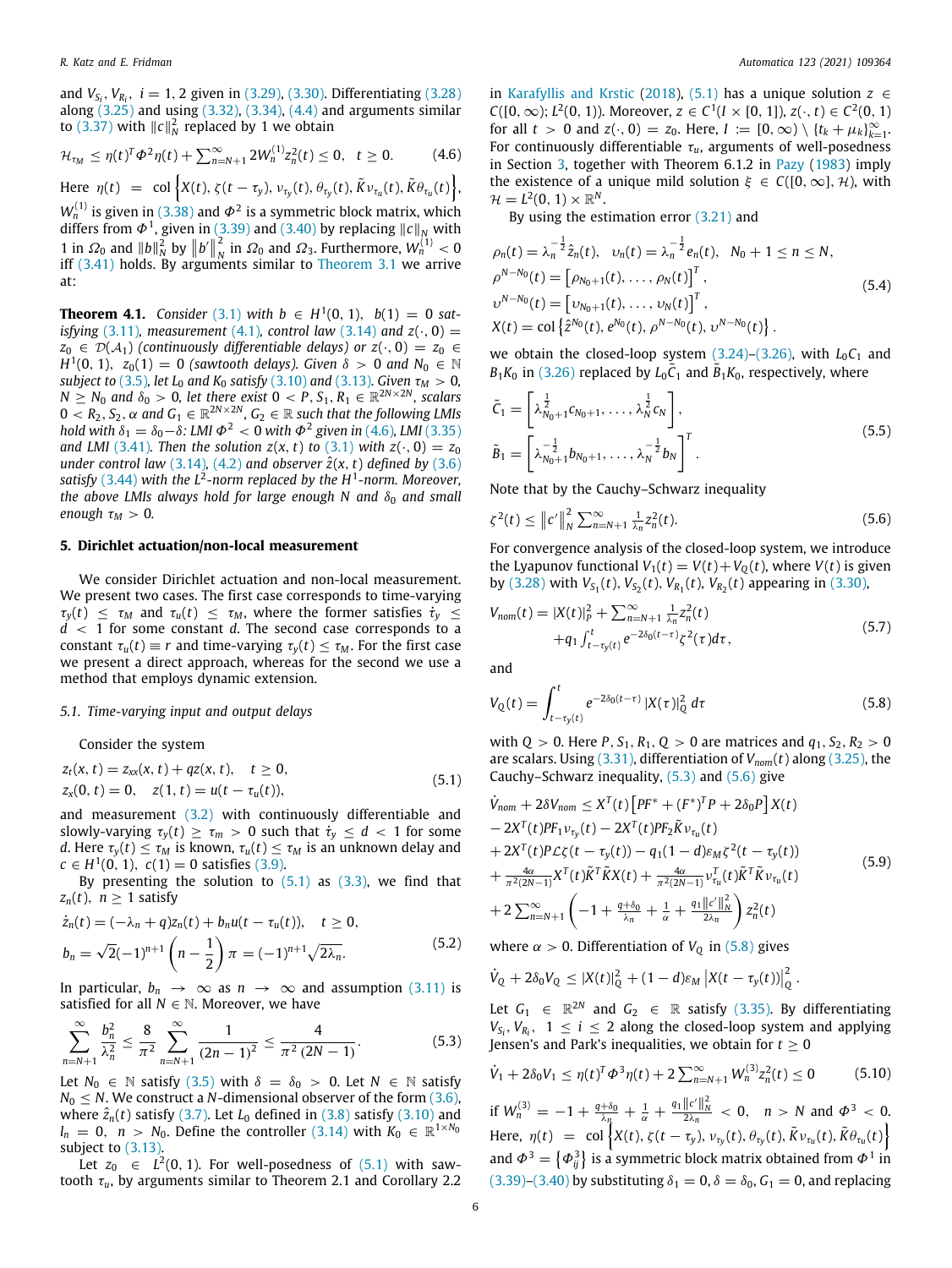$\Omega_0$ ,  $\Theta_1$ ,  $\Omega_2$  and  $\Omega_3$  by

$$
\bar{\Omega}_{0} = \begin{bmatrix} PF^{*} + (F^{*})^{T}P + 2\delta_{0}P + \frac{4p\alpha}{\pi^{2}(2N-1)}\tilde{K}^{T}\tilde{K} & P\mathcal{L} \\ * & -q_{1}(1-d)\varepsilon_{M} \\ + (1 - (1-d)\varepsilon_{M}) \operatorname{diag}(Q, 0) , \\ \bar{\varrho}_{1} = \varrho_{1} + (1-d)\varepsilon_{M} \operatorname{diag}(Q, 0) , \\ \bar{\Omega}_{2} = \Omega_{2} - (1-d)\varepsilon_{M} \operatorname{diag}(Q, 0) , \\ \bar{\Omega}_{3} = \begin{bmatrix} \frac{4p\alpha}{\pi^{2}(2N-1)} - \varepsilon_{M} [S_{2} + R_{2}] & -\varepsilon_{M} [S_{2} + S_{2}] \\ * & -\varepsilon_{M} [R_{2} + S_{2}] \end{bmatrix}, \end{bmatrix},
$$
\n(5.11)

respectively. By Schur complement,  $W_n^{(3)} < 0$  for  $t \ge 0$  iff

$$
\begin{bmatrix} -1 + \frac{q + \delta_0}{\lambda_n} + \frac{q_1 ||c'||_N^2}{2\lambda_n} & 1 \\ * & -\alpha \end{bmatrix} < 0.
$$
 (5.12)

By using further arguments of [Theorem](#page-4-8) [3.1](#page-4-8) we arrive at:

**Theorem 5.1.** *Consider* [\(5.1\)](#page-5-1), *measurement* ([3.2](#page-1-7)) *with*  $c ∈ H<sup>1</sup>(0, 1)$ ,  $c(1) = 0$  *satisfying* [\(3.9\)](#page-2-11)*, control law* ([3.14](#page-2-1)) *and*  $z(\cdot, 0) = z_0 \in$  $L^2(0, 1)$ *. Let*  $\delta_0 > 0$  *be a desired decay rate and let*  $N_0 \in \mathbb{N}$ *satisfy* ([3.5](#page-2-12)) *with*  $\delta = \delta_0$ *. Assume that*  $L_0$  *and*  $K_0$  *are obtained using* ([3.10](#page-2-13)) *and* ([3.13](#page-2-14))*, respectively. Given*  $\tau_M > 0$  *and*  $N \ge N_0$ *, let there exist positive definite matrices*  $P, S_1, R_1 \in \mathbb{R}^{2N \times 2N}$ *, scalars*  $R_2, S_2, q_1, \alpha, p > 0$ ,  $G_1 \in \mathbb{R}^{2N \times 2N}$  and  $G_2 \in \mathbb{R}$  such that the following LMIs hold: LMI  $\Phi^3 < 0$  with  $\Phi^3$  given in ([5.11](#page-6-0)), LMI [\(3.35\)](#page-3-9) *and LMI* ([5.12](#page-6-1)). Then  $V(t) \leq e^{-2\delta_0 t} V(0)$ ,  $t \geq 0$ , with V given by ([3.29](#page-3-14))*,* [\(5.7\)](#page-5-5)*. Moreover, the above LMIs always hold for large enough N* and small enough  $\tau_M > 0$ .

### *5.2. Time-varying output delay and constant input delay*

<span id="page-6-11"></span>Consider the system

$$
z_t(x, t) = z_{xx}(x, t) + qz(x, t), \quad t \ge 0,z_x(0, t) = 0, \quad z(1, t) = u(t - r)
$$
\n(5.13)

with unknown constant input delay  $r > 0$ , measurement [\(3.2\)](#page-1-7) with known time-varying delay and  $c \in L^2(0, 1)$  satisfying [\(3.9\)](#page-2-11). Following [Prieur and Trélat](#page-8-8) [\(2018](#page-8-8)), we introduce

$$
w(x, t) = z(x, t) - u(t - r),
$$
\n(5.14)

to obtain the following ODE–PDE system

$$
\dot{u}(t) = v(t), \quad u(0) = 0, \quad t \ge 0,\n w_t(x, t) = w_{xx}(x, t) + qw(x, t) + qu(t - r) - v(t - r), \quad (5.15)\n w_x(0, t) = 0, \quad w(1, t) = 0,
$$

where we treat  $u(t)$  as an additional state variable and  $v(t)$  as the control input with non-local actuation with  $b \equiv 1 \in L^2(0, 1)$ . Note that once the control input  $v(t)$  is specified, the value of  $u(t)$  can be computed online. Using  $(5.14)$  $(5.14)$ , the measurement  $(3.2)$  $(3.2)$  $(3.2)$  can be presented as

$$
y(t) = \int_0^1 c(x)w(x, t - \tau_y(t))dx + gu(t - \tau_y(t) - r), t - \tau_y(t) > 0
$$

where  $g := (c, 1)$ . By presenting the solution to  $(5.15)$  $(5.15)$  $(5.15)$  as in  $(3.3)$ and using arguments similar to  $(3.4)$  $(3.4)$  $(3.4)$  for  $b = 1$ , we find that  $w_n(t)$ ,  $n \geq 1$  satisfy

$$
\dot{w}_n(t) = (-\lambda_n + q)w_n(t) + b_n [qu(t - r) - v(t - r)], \ t \ge 0,
$$
  
\n
$$
b_n = \sqrt{2}(-1)^{n+1} \left[ \left( n - \frac{1}{2} \right) \pi \right]^{-1}.
$$
\n(5.16)

Note that ([3.11](#page-2-10)) is satisfied for all  $N \in \mathbb{N}$ . Furthermore,

<span id="page-6-8"></span>
$$
\sum_{n=N+1}^{\infty} b_n^2 \le 4\pi^{-2} (2N-1)^{-1} \,. \tag{5.17}
$$

Well-posedness of  $(5.15)$  follows from arguments similar to proof of well-posedness in Section [3.](#page-1-9)

Let *N*<sup>0</sup> satisfy [\(3.5\)](#page-2-12) with  $\delta > 0$ . Let  $N \in \mathbb{N}$  satisfy  $N_0 \leq N$ . To approximate  $w(x, t)$ , we construct a *N*-dimensional observer of the form

<span id="page-6-5"></span><span id="page-6-0"></span>
$$
\hat{w}(x,t) := \sum_{n=1}^{N} \hat{w}_n(t)\phi_n(x),
$$
\n(5.18)

where  $\hat{w}_n(t)$  satisfy

<span id="page-6-4"></span><span id="page-6-1"></span>
$$
\dot{\hat{w}}_n(t) = (-\lambda_n + q)\hat{z}_n(t) + b_n [qu(t) - v(t)] - l_n \times
$$
\n
$$
\left[\int_0^1 c(x)\hat{w}(x, t - \tau_y(t))dx + gu(t - \tau_y(t)) - y(t)\right], \ t \ge 0 \qquad (5.19)
$$
\n
$$
\hat{w}_n(t) = 0, \quad t \le 0, \qquad 1 \le n \le N.
$$

<span id="page-6-12"></span>Let

<span id="page-6-6"></span>
$$
e_n(t) = w_n(t) - \hat{w}_n(t), \ \ 1 \le n \le N \tag{5.20}
$$

be the estimation error. By arguments similar to ([3.22](#page-3-18)), the last term on the right-hand side of  $(5.19)$  $(5.19)$  can be written as

$$
\int_0^1 c(x)\hat{w}(x, t - \tau_y(t))dx + gu(t - \tau_y(t)) - y(t) =
$$
\n
$$
-C_0 e^{N_0}(t - \tau_y(t)) - C_1 e^{N - N_0}(t - \tau_y(t))
$$
\n
$$
- \zeta(t - \tau_y(t)) - gu(t - \tau_y(t)) - y(t) + gu(t - \tau_y(t)),
$$
\n(5.21)

with  $e^{N_0}(t)$ ,  $e^{N-N_0}(t)$ ,  $C_0$  and  $C_1$  introduced in ([3.8](#page-2-8)), ([3.24](#page-3-1)), respectively and  $\zeta(t) = \sum_{n=N+1}^{\infty} c_n w_n(t)$ .

Let  $L_0$  defined  $\overline{in}$  ([3.8](#page-2-8)) satisfy [\(3.10](#page-2-13)) and  $l_n = 0$ ,  $n > N_0$ . We consider the control law

$$
v(t) = K_0 \hat{w}^{N_0}(t), \ t \in \mathbb{R},
$$
  
\n
$$
\hat{w}^{N_0}(t) = [u(t), \hat{w}_1(t), \dots, \hat{w}_{N_0}(t)]^T.
$$
\n(5.22)

<span id="page-6-9"></span>that is based on the *N*-dimensional observer [\(5.18\)](#page-6-5) and *u*(*t*), which is computed online. Defining the state as

<span id="page-6-10"></span><span id="page-6-7"></span>
$$
X(t) = \text{col}\left\{\hat{w}^{N_0}(t), e^{N_0}(t), \hat{w}^{N-N_0}(t), e^{N-N_0}(t)\right\},
$$
  

$$
\hat{w}^{N-N_0}(t) = \left[w_{N_0+1}(t), \ldots, w_N(t)\right]^T,
$$

<span id="page-6-2"></span>and using  $(5.20)$  $(5.20)$  $(5.20)$  and arguments similar to  $(3.23)$  $(3.23)$ , we obtain the following closed-loop system

<span id="page-6-3"></span>
$$
\dot{X}(t) = FX(t) + F_1X(t - \tau_y(t)) + \mathcal{L}\zeta(t - \tau_y(t)) \n+ F_2\tilde{K}_qX(t - r) + \mathcal{L}F_3X(t - \tau_y(t) - r), \quad t \ge 0, \quad (5.23)
$$
\n
$$
\dot{w}_n(t) = (-\lambda_n + q)w_n(t) - b_n\tilde{K}_qX(t - r), \quad n > N,
$$

where

$$
K_{q} = K_{0} - [q, 0_{1 \times N_{0}}], F_{3} = [g, 0_{1 \times 2N}],
$$
  
\n
$$
\tilde{B}_{0} = \begin{bmatrix} 1 \\ -B_{0} \end{bmatrix}, \tilde{L}_{0} = \begin{bmatrix} 0 \\ L_{0} \end{bmatrix}, \tilde{K}_{q} = [K_{q}, 0_{1 \times (2N - N_{0})}],
$$
  
\n
$$
F = \begin{bmatrix} \tilde{A}_{0} + \tilde{B}_{0}K_{0} & 0 & 0 & 0 \\ B_{0}K_{q} & A_{0} & 0 & 0 \\ -B_{1}K_{q} & 0 & A_{1} & 0 \\ B_{1}K_{q} & 0 & 0 & A_{1} \end{bmatrix}, \mathcal{L} = \begin{bmatrix} \tilde{L}_{0} \\ -L_{0} \\ 0 \end{bmatrix}, F_{2} = \begin{bmatrix} 0 \\ -B_{0} \\ 0 \\ -B_{1} \end{bmatrix},
$$
  
\n
$$
F_{1} = \begin{bmatrix} -\tilde{L}_{0} \cdot [g, 0_{1 \times N_{0}}] & \tilde{L}_{0}C_{0} & 0 & \tilde{L}_{0}C_{1} \\ L_{0} \cdot [g, 0_{1 \times N_{0}}] & -L_{0}C_{0} & 0 & -L_{0}C_{1} \\ 0 & 0 & 0 & 0 \\ 0 & 0 & 0 & 0 \end{bmatrix}, \tilde{A}_{0} = \begin{bmatrix} 0 & 0 \\ qB_{0} & A_{0} \end{bmatrix},
$$
  
\n(5.24)

*A*0, *L*<sup>0</sup> and *A*1, *B*1, *C*<sup>1</sup> are given by ([3.8](#page-2-8)) and ([3.15](#page-2-18)), respectively. By the Hautus lemma the pair  $(\tilde{A}_0, \tilde{B}_0)$  is controllable. Let  $K_0 \in$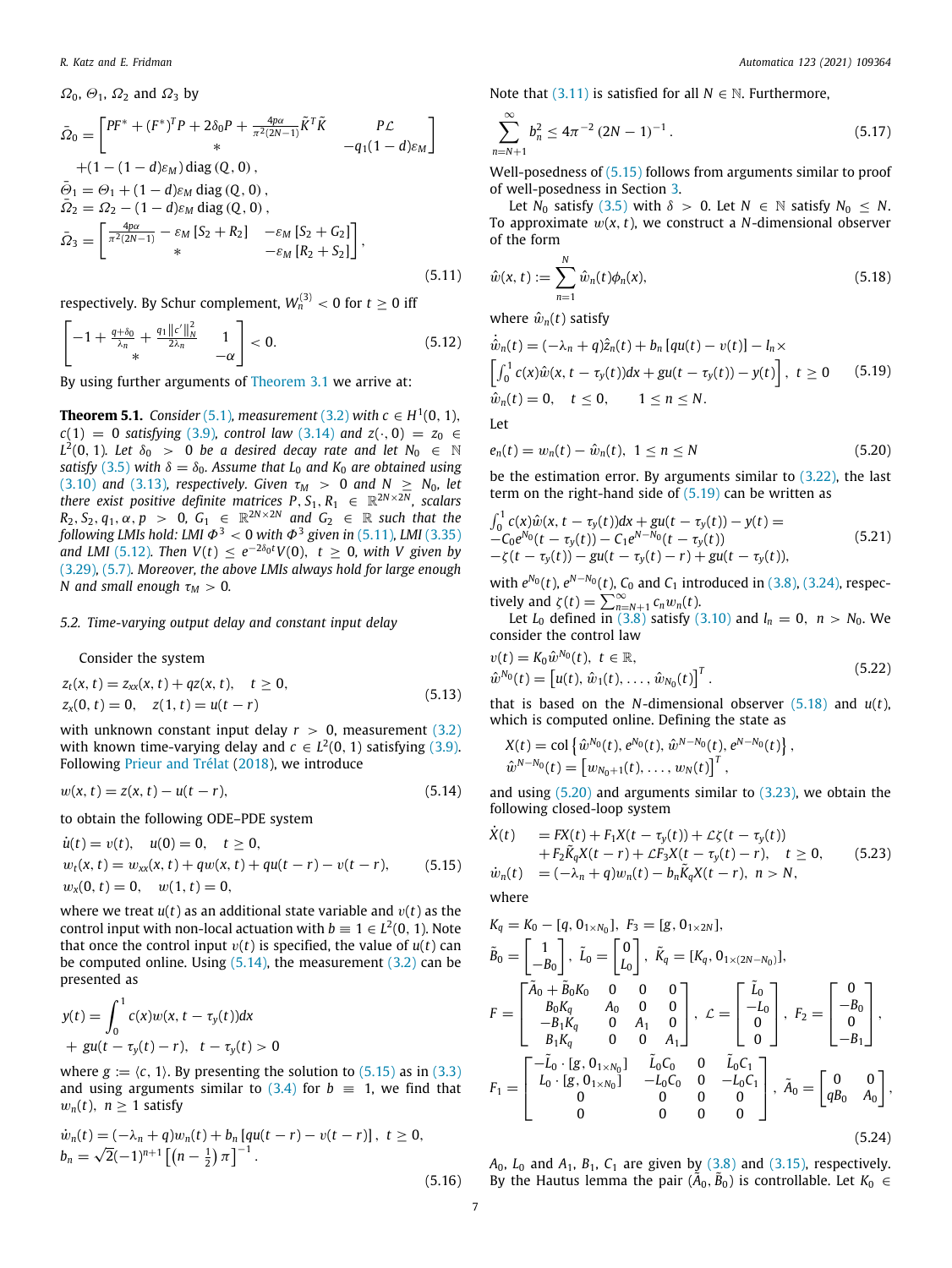$\mathbb{R}^{1 \times (N_0+1)}$  satisfy

$$
P_{\rm c}(\tilde{A}_0 + \tilde{B}_0 K_0) + (\tilde{A}_0 + \tilde{B}_0 K_0)^T P_{\rm c} < -2\delta P_{\rm c},\tag{5.25}
$$

where  $0 \, < P_c \, \in \, \mathbb{R}^{(N_0+1)\times(N_0+1)}$ . Furthermore, ([3.27](#page-3-5)) holds with  $z_n(t)$  replaced by  $w_n(t)$ .

For stability analysis, introduce the Lyapunov functional

$$
V(t) := V_{nom}(t) + \sum_{i=0}^{2} V_{S_i}(t) + \sum_{i=0}^{2} V_{R_i}(t),
$$
\n(5.26)

where  $V_{nom}(t)$  given by  $(3.29)$  $(3.29)$  with  $z_n(t)$  replaced by  $w_n(t)$ ,  $V_{S_2}$ ,  $V_{R_2}$  are given by [\(3.30](#page-3-15)) with  $\tau_M$  and  $\tilde{K}X$  replaced by *r* and *X*, respectively,

$$
V_{S_0}(t) := \int_{t-r-\tau_M}^{t-r} e^{-2\delta_0(t-\tau)} |F_3 X(\tau)|_{S_0}^2 d\tau,
$$
  
\n
$$
V_{R_0}(t) := \tau_M \int_{-r-\tau_M}^{-r} \int_{t+\theta}^t e^{-2\delta_0(t-\tau)} |F_3 \dot{X}(\tau)|_{R_0}^2 d\tau d\theta,
$$
\n(5.27)

and  $V_{S_1}(t)$ ,  $V_{R_1}(t)$  appear in [\(3.29\)](#page-3-14). Here  $P, S_2, R_2 > 0$  are matrices and  $S_0$ ,  $R_0 > 0$  are scalars. Let

$$
\nu_{\tau}(t) = X(t) - X(t - \tau(t)), \ \tau \in \{\tau_{y}, r\}, \n\nu_{r, \tau_{y}}(t) = X(t - r) - X(t - \tau_{y}(t) - r), \n\n\theta_{\tau_{y}}(t) = X(t - \tau_{y}(t)) - X(t - \tau_{M}), \n\n\theta_{r, \tau_{y}}(t) = X(t - r - \tau_{y}(t)) - X(t - r - \tau_{M}), \n\n\epsilon_{M} = e^{-2\delta_{0} \tau_{M}}, \ \varepsilon_{r} = e^{-2\delta_{0} r}, \nF^{*} = F + F_{1} + F_{4}, \ F_{4} = F_{2} \tilde{K}_{q} + \mathcal{L}F_{3}.
$$
\n(5.28)

Differentiation of  $V_{nom}(t)$  along ([5.23\)](#page-6-7), the Cauchy–Schwarz inequality and ([5.17\)](#page-6-8) give

$$
\dot{V}_{nom} + 2\delta_{0}V_{nom} \leq X^{T}(t)\left[PF^{*} + (F^{*})^{T}P + 2\delta_{0}P\right]X(t) \n- 2X^{T}(t)PF_{1}v_{\tau_{y}}(t) - 2X^{T}(t)PF_{4}v_{r}(t) \n- 2X^{T}(t)P\mathcal{L}F_{3}v_{r,\tau_{y}}(t) + 2X^{T}(t)P\mathcal{L}\zeta(t - \tau_{y}(t)) \n+ \frac{4\alpha}{\pi^{2}(2N-1)}\left(X^{T}(t)\tilde{K}_{q}^{T}\tilde{K}_{q}X(t) + v_{r}^{T}(t)\tilde{K}_{q}^{T}\tilde{K}_{q}v_{r}(t)\right) \n+ 2\sum_{n=N+1}^{\infty}\left(-\lambda_{n} + q + \delta_{0} + \frac{1}{\alpha}\right)w_{n}^{2}(t).
$$
\n(S.29)

Let  $(3.35)$  be satisfied with  $R_2$  and  $G_2$  replaced by  $R_0$  and  $G_0$ , respectively. By differentiating  $V_{S_i}, V_{R_i}, \quad 0 \leq i \leq 2$  along the closed-loop system, applying Jensen's and Park's inequalities, ([3.27](#page-3-5)) with  $z_n(t)$  replaced by  $w_n(t)$  and [\(3.37\)](#page-3-16) we obtain

$$
\mathcal{H}_{\tau_M} \leq \eta(t)^T \Phi^4 \eta(t) + \sum_{n=N+1}^{\infty} 2W_n^{(1)} w_n^2(t) \leq 0, \quad t \geq 0,
$$
 (5.30)

where  $\mathcal{H}_{\tau_M}$  is defined in [\(2.1\)](#page-1-5) and  $\eta(t) = \text{col}\left\{X(t), \zeta(t-\tau_y),\right\}$  $v_{\tau_y}(t), \theta_{\tau_y}(t), v_r(t), F_3 v_{r,\tau_y}(t), F_3 \theta_{r,\tau_y}(t)$ , provided  $W_n^{(1)} = -\lambda_n + \lambda_n$  $q + \delta_0 + \frac{1}{\alpha} < 0$  for  $n > N$  and

$$
\Phi^4 := \left[\begin{array}{c|c}\Omega_1 & \Theta_1 & \Theta_3 \\
\hline \ast & \text{diag}(\Omega_2, \Omega_3) \\
\end{array}\right] + r^2 \Lambda_y^T R_2 \Lambda_y \\
+ \Lambda_y^T \left[\tau_M^2 \left(R_1 + F_3^T R_0 F_3\right)\right] \Lambda_y < 0.
$$
\n(5.31)

Here

$$
\Omega_{1} = \Omega_{0} + (1 - \varepsilon_{M}) \operatorname{diag}(S_{1}, 0) + (1 - \varepsilon_{r}) \operatorname{diag}(S_{2}, 0) \n+ (\varepsilon_{r} - \varepsilon_{M}\varepsilon_{r}) \operatorname{diag}(\tilde{S}_{0}, 0), \ \delta = \delta_{0} - \delta_{1}, \ \tilde{S}_{0} = F_{3}^{T} S_{0} F_{3}, \n\Theta_{3} = \begin{bmatrix} \theta & -P\mathcal{L} + \varepsilon_{M}\varepsilon_{r} F_{3}^{T} S_{0} & \varepsilon_{M}\varepsilon_{r} F_{3}^{T} S_{0} \\ 0 & 0 & 0 \end{bmatrix}, \n\theta = -P F_{4} + \varepsilon_{r} S_{2} - (\varepsilon_{r} - \varepsilon_{M}\varepsilon_{r}) \tilde{S}_{0} \n\Omega_{3} = \begin{bmatrix} \omega & -\varepsilon_{M}\varepsilon_{r} F_{3}^{T} S_{0} & -\varepsilon_{M}\varepsilon_{r} F_{3}^{T} S_{0} \\ * & -\varepsilon_{M}\varepsilon_{r} [R_{0} + S_{0}] & -\varepsilon_{M}\varepsilon_{r} (S_{0} + G_{0}) \\ * & * & -\varepsilon_{M}\varepsilon_{r} (S_{0} + R_{0}) \end{bmatrix}, \n\omega = \frac{4\alpha}{\pi^{2}(2N-1)} \tilde{K}_{q}^{T} \tilde{K}_{q} - \varepsilon_{r} (S_{2} + R_{2}) + (\varepsilon_{r} - \varepsilon_{M}\varepsilon_{r}) \tilde{S}_{0}, \n\Lambda_{y} = [F^{*}, \mathcal{L}, -F_{1}, 0, -F_{4}, -\mathcal{L}, 0],
$$
\n(5.32)

| Table 1                                                |  |  |
|--------------------------------------------------------|--|--|
| Chosen $q$ axing $I_{\text{rad}}$ and $I_{\text{rad}}$ |  |  |

<span id="page-7-3"></span><span id="page-7-0"></span>

| Chosen gains $L_0$ and $K_0$ . |             |             |                   |                        |  |  |
|--------------------------------|-------------|-------------|-------------------|------------------------|--|--|
|                                | S3          | S4          | S <sub>5</sub> .1 | S5.2                   |  |  |
|                                | $\varphi_1$ | $\varphi_2$ | -                 |                        |  |  |
|                                | $\varphi_1$ | $\varphi_1$ | Φ2                | $\varphi_1$            |  |  |
| $L_0$                          | 11.65       | 5.67        | 37.33             | 8.75                   |  |  |
| $K_0$                          | $-23.01$    | $-23.01$    | $-5.86$           | $col (-54.15, -47.82)$ |  |  |

 $Ω_0$  is given in [\(3.40\)](#page-3-11) with  $||b||_N^2$   $\tilde{K}^T\tilde{K}$  replaced by  $\frac{4}{\pi^2(2N-1)}\tilde{K}_q^T\tilde{K}_q$  and  $\Omega_2$ ,  $\Theta_1$  are given in ([3.40\)](#page-3-11). Furthermore,  $W_n^{(1)} < 0$ ,  $n > N$  for all  $t \ge 0$  iff [\(3.41](#page-4-0)) holds. Feasibility of  $\Phi^4 < 0$ , ([3.35](#page-3-9)) with *R*<sub>2</sub> and  $G_2$  replaced by  $R_0$  and  $G_0$ , respectively, and  $(3.41)$  $(3.41)$  implies  $(3.44)$ for some  $M_0 > 0$  with  $z(x, t)$  and  $\hat{z}(x, t)$  replaced by  $w(x, t)$  and  $\hat{w}(x, t)$ , respectively. Moreover,  $|u(t)|^2 \leq M_1 e^{-2\delta_{\tau}} ||z_0||^2$  for some  $M_1 > 0$ . By arguments of [Theorem](#page-4-8) [3.1](#page-4-8) we arrive at:

<span id="page-7-4"></span>**Theorem 5.2.** *Consider* [\(5.13\)](#page-6-9) *with measurement* [\(3.2\)](#page-1-7) *and*  $c \in$ *L*<sup>2</sup>(0, 1) *satisfying* [\(3.9\)](#page-2-11)*, control law* ([5.22](#page-6-10)) *and*  $z(\cdot, 0) = z_0 \in \mathcal{D}(\mathcal{A}_1)$ *(continuously differentiable delays) or*  $z(\cdot, 0) = z_0 \in H^1(0, 1)$ ,  $z_0(1)$  $= 0$  *(sawtooth delays). Given*  $\delta > 0$  *and*  $N_0 \in \mathbb{N}$  *subject to* [\(3.5\)](#page-2-12), *let*  $L_0$  *and*  $K_0$  *satisfy* [\(3.10\)](#page-2-13) and ([5.25](#page-7-0))*. Given*  $r, \tau_M > 0, N \geq N_0$ *and*  $\delta_0 > 0$ , let there exist  $0 < P$ ,  $S_1$ ,  $S_2$ ,  $R_1$ ,  $R_2 \in \mathbb{R}^{(2N+1)\times(2N+1)}$ , *scalars*  $0 \, < R_0, S_0, \alpha$  *and*  $G_1 \in \mathbb{R}^{(2N+1)\times(2N+1)}$ ,  $G_0 \in \mathbb{R}$  *such that the following three LMIs hold with*  $\delta_1 = \delta_0 - \delta$ *: LMI*  $\Phi^4 < 0$  *with*  $Φ<sup>4</sup>$  given by [\(5.31\)](#page-7-1) and ([5.32](#page-7-2)), *LMI* ([3.35\)](#page-3-9) with *R*<sub>2</sub> and *G*<sub>2</sub> *replaced by*  $R_0$  *and*  $G_0$ *, respectively, and LMI* ([3.41](#page-4-0))*. Then the solution*  $z(x, t)$ *to* ([5.13\)](#page-6-9) *under the control law* ([5.22\)](#page-6-10)*,* [\(5.19\)](#page-6-4) *and the corresponding observer*  $\hat{w}(x, t)$  *defined by* [\(5.18\)](#page-6-5) *with*  $z(\cdot, 0) = z_0$  *satisfy* ([3.44](#page-4-4)) *for some M*  $> 0$ *, where*  $\delta_{\tau} > 0$  *satisfies* [\(2.3\)](#page-1-3)*. Moreover, the above LMIs are always feasible for large enough N and*  $\delta_0$  *and small enough r and*  $\tau_M > 0$ *.* 

# **6. Numerical examples**

In all examples, we choose  $q = 5$  which results in an unstable open-loop system. We consider four cases corresponding to Sections [3](#page-1-9), [4,](#page-4-10) [5.1](#page-5-6) and [5.2](#page-6-11): S3- non-local actuation and measurement, S4- non-local actuation and boundary measurement, S5.1 boundary actuation with fast-varying τ*<sup>u</sup>* and slow-varying τ*<sup>y</sup>* with either  $d = 0$  or  $d = 0.3$  and S5.2- boundary actuation via dynamic extension with constant  $\tau_u = r$  and fast-varying  $\tau_v$ . In each case the kernels *b* and *c* are chosen according to [Table](#page-7-3) [1,](#page-7-3) where

$$
\phi_1(x) = \sqrt{2} \chi_{[0.25, 0.75]}(x),
$$
  
\n
$$
\phi_2(x) = \sqrt{2} \left[ (4x - 1) \chi_{[0.25, 0.5]} + (-4x + 3) \chi_{[0.5, 0.75]} \right].
$$

<span id="page-7-1"></span>We choose  $N_0 = 1$  and  $\delta = 0.5$ . The gains  $L_0$  and  $K_0$  (see [Table](#page-7-3) [1\)](#page-7-3) were found from ([3.10](#page-2-13)), [\(3.13\)](#page-2-14) and [\(5.25\)](#page-7-0). For *N* ∈ {4, 5, 6, 7, 8} and various values of  $\delta_0$ , the maximum value of  $\tau_M$  (as shown in [Table](#page-8-21) [2](#page-8-21)) was obtained by verifying the LMIs of [Theorems](#page-4-8) [3.1,](#page-4-8) [4.1,](#page-5-7) [5.1](#page-6-12) and [5.2](#page-7-4). The presented values of *N* start from the smallest that guarantee the feasibility of LMIs. All LMIs are verified by using the standard Matlab LMI toolbox. It is seen from [Table](#page-8-21) [2](#page-8-21) that larger values of *N* lead to larger delays. We believe that the latter can be proved theoretically, but this is not in the scope of the present paper.

<span id="page-7-2"></span>For simulations of solutions to the closed-loop systems, we choose the initial condition  $z_0(x) = 0.5x^2 - 1$ . In S3 and S4 we consider network-based control. Given  $\tau_M$ , we used  $s_{k+1}$  –  $s_k = 0.5\tau_M$  and  $\rho_k = 0.5\tau_M$  for the network between sensor and controller (see [Fig.](#page-1-1) [1\)](#page-1-1). For the network between controller and actuator, we used  $t_{k+1} - t_k \equiv 0.5\tau_M$ , whereas  $\{\mu_k\}_{k=1}^{\infty}$ were randomly chosen in  $[0.49\tau_M, 0.5\tau_M]$ . In S5.1, we consider one network between controller and actuator with the same *t<sup>k</sup>* and  $\mu_k$  as in S3 and constant  $\tau_v \equiv \tau_M$ , which corresponds to *d* = 0. In S5.2 we consider one network between sensor and